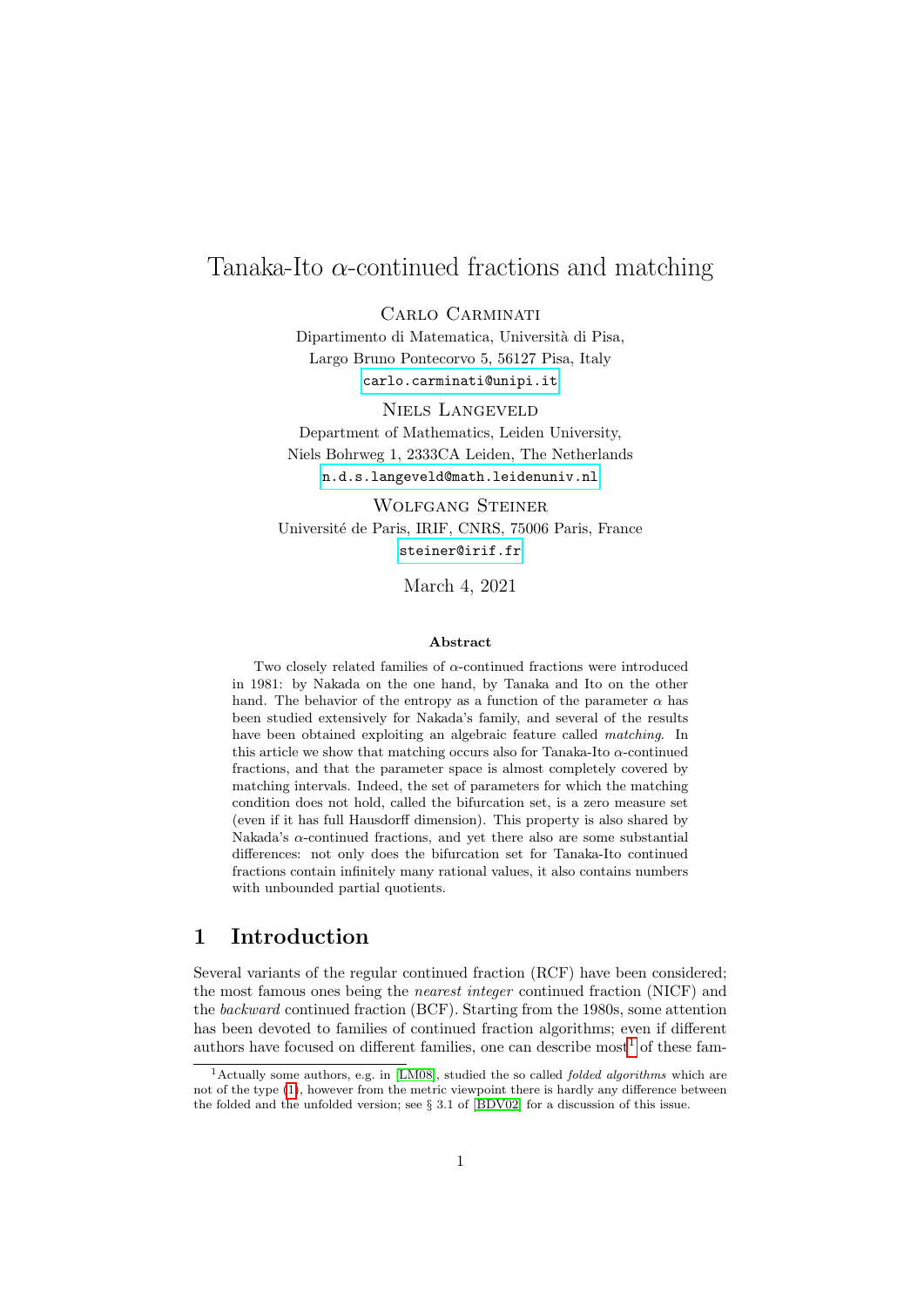ilies using the same setting. Define  $T_{\alpha} : [\alpha - 1, \alpha] \rightarrow [\alpha - 1, \alpha]$  by

<span id="page-1-0"></span>
$$
T_{\alpha}(x) = \begin{cases} S(x) - \lfloor S(x) + 1 - \alpha \rfloor & \text{for } x \neq 0, \\ 0 & \text{for } x = 0. \end{cases}
$$
 (1)

Different choices of S in formula  $(1)$  give rise to different generalizations of the classical continued fraction algorithms<sup>[2](#page-1-1)</sup>

- (N) for  $S(x) = \frac{1}{|x|}$ , one gets the  $\alpha$ -continued fractions first studied by Nakada [\[Nak81\]](#page-18-1),
- (KU) for  $S(x) = -\frac{1}{x}$ , one finds a family of  $(a, b)$ -continued fractions (with  $b =$  $\alpha = a + 1$ , which were first studied by Katok and Ugarcovici [\[KU10a\]](#page-18-2),
- (TI) for  $S(x) = \frac{1}{x}$ , one gets the  $\alpha$ -continued fractions first studied by Tanaka and Ito [\[TI81\]](#page-19-0).

In all the above three cases, for all  $\alpha \in (0,1)$ , the dynamical system defined by the map [\(1\)](#page-1-0) admits an absolutely continuous invariant probability measure  $\mu_{\alpha}$ (see [\[Nak81,](#page-18-1) [BDV02\]](#page-17-0), [\[KU10b\]](#page-18-3) and [\[NS21,](#page-19-1) [TI81\]](#page-19-0) respectively) so that one can define the metric entropy  $h_{\mu_\alpha}(T_\alpha)$ , which determines the speed of convergence of the continued fraction algorithm on typical points. An issue which has been in the spotlight in recent years is the dependence of the entropy on the parameter  $\alpha$ . The behavior of the entropy is by now quite well understood in case (N), which is by far the most studied [\[Nak81,](#page-18-1) [MCM99,](#page-18-4) [LM08,](#page-18-0) [NN08,](#page-19-2) [CT12,](#page-17-1) [KSS12,](#page-18-5) [CT13\]](#page-17-2). The same is true for the case (KU), which was first considered much more recently [\[KU10a,](#page-18-2) [KU12,](#page-18-6) [CIT18\]](#page-17-3). However, for the case (TI) the picture is still not complete, although quite a lot of time elapsed between the original results dating back to 1981 [\[TI81\]](#page-19-0) and the recent paper [\[NS21\]](#page-19-1).

One common feature of all these families is the presence of a property called  $matching$ <sup>[3](#page-1-2)</sup>, which affects both the behavior of the entropy and the structure of the natural extension. A parameter  $\alpha \in [0, 1]$  satisfies the matching condition with *matching exponents*  $M, N$  if

<span id="page-1-3"></span>
$$
T_{\alpha}^{M}(\alpha - 1) = T_{\alpha}^{N}(\alpha). \tag{2}
$$

Actually in all three cases  $(N)$ ,  $(KU)$  and  $(TI)$ , a condition like  $(2)$  holds on intervals with non-empty interior<sup>[4](#page-1-4)</sup>; thus what will be relevant is the definition of a matching interval.

**Definition 1.1** (Matching). Let  $J \subset [0,1]$  be a non-empty open interval. We say that J is a matching interval (with exponents  $M, N$ ) if  $T_\alpha^M(\alpha - 1) = T_\alpha^N(\alpha)$ for all  $\alpha \in J$ ,  $T_{\alpha}^{M-1}(\alpha - 1) \neq T_{\alpha}^{N-1}(\alpha)$  for almost all  $\alpha \in J$ , and J is not contained in a larger open interval with these properties. The difference  $\Delta :=$  $M - N$  is called the matching index.

<span id="page-1-2"></span><span id="page-1-1"></span><sup>&</sup>lt;sup>2</sup>The choice  $S(x) = -\frac{1}{|x|}$  isomorphic to the case (N), up to exchanging  $\alpha$  and  $1 - \alpha$ .

 $3$ Definitions of matching vary slightly from article to article, and even the terminology may change: the terms matching property, cycle property, synchronization property are just different names for the same feature.

<span id="page-1-4"></span><sup>&</sup>lt;sup>4</sup>The explanation for this remarkable feature is that each matching interval actually relates to an algebraic identity within the appropriate group; this fact will be implicit in our discussion, but details can be found in [\[Lan19\]](#page-18-7).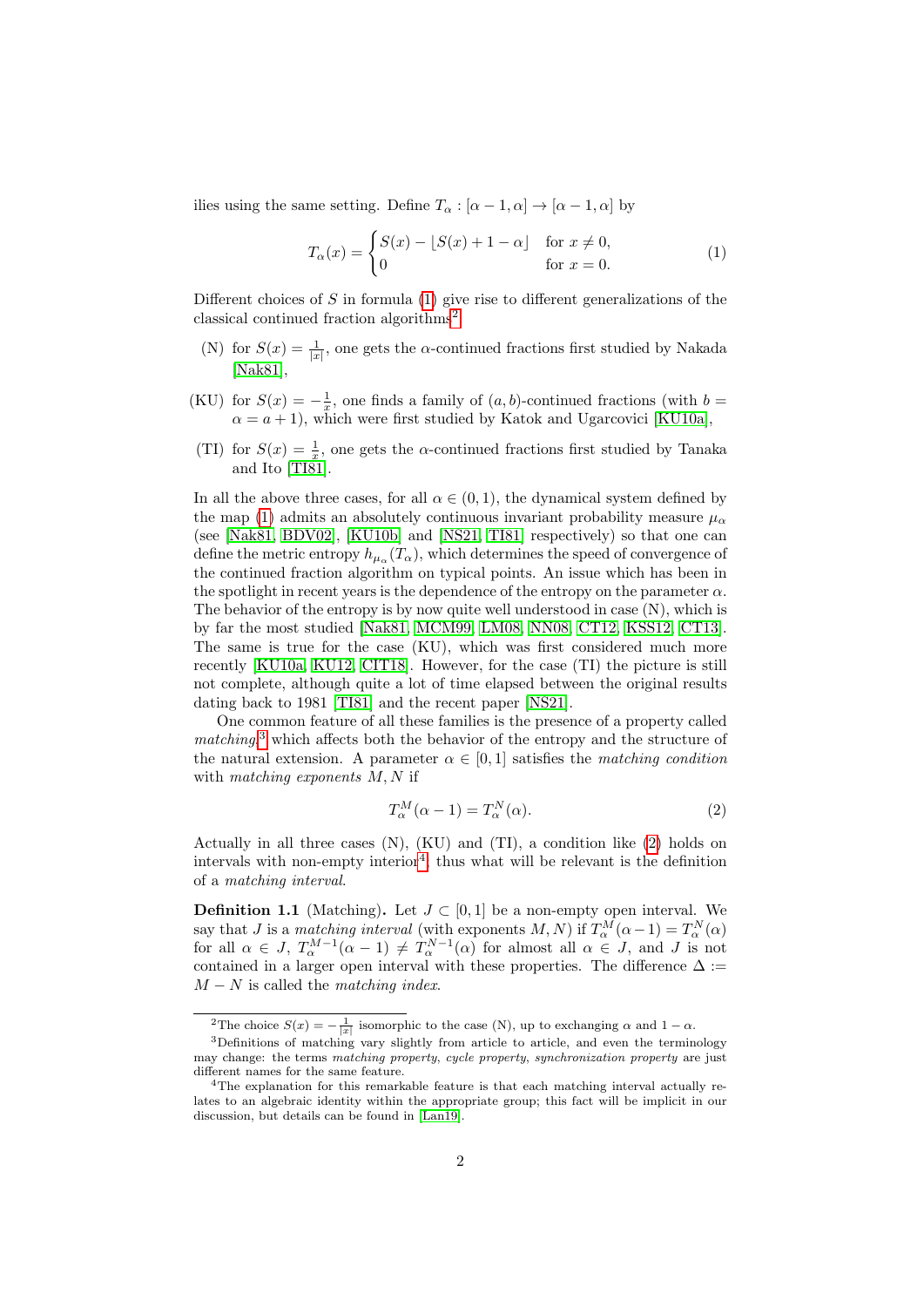

Figure 1: Comparison between the graphs of numerically computed values of the entropy for the families (TI) and (N). The two entropy functions coincide on the interval  $[1-g, g]$ , and are very close on [g, 1] (and yet different, see zoom on the right). On the interval  $[0, 1 - g]$  the entropy of the family (TI) seems monotone, but this is certainly not the case for the family (N) (see zoom on the left) due to the presence of matching intervals of all integer indexes.

Given any matching interval  $J$ , one can prove that the behavior of the entropy function  $\alpha \mapsto h_{\mu_\alpha}(T_\alpha)$  is strongly correlated to the matching index: if  $M, N$  are the matching exponents on  $J$ , then the entropy function is constant when  $M = N$ , while it is decreasing when  $N < M$  and increasing when  $N > M$ . This relation was first discovered for the case (N) in the seminal paper [\[NN08\]](#page-19-2), and was later used in [\[CIT18\]](#page-17-3) to prove a monotonicity result for the case (KU) (where the property of matching had already been detected by [\[KU10a\]](#page-18-2) in connection with natural extensions); for a proof covering all three families at once, see Theorem 3.2.8 in [\[Lan19\]](#page-18-7).

In this paper we shall focus our study on the matching property for the family (TI). Other aspects, such as the relation between the entropy and the natural extension of  $T_{\alpha}$  are studied in [\[NS21\]](#page-19-1).

We call the *matching set* the union of all matching intervals; its complement will be called the *bifurcation set* and will be denoted by  $\mathcal{E}$ . The following lemma shows that two matching intervals cannot overlap, and that the matching index is actually well defined.

<span id="page-2-0"></span>**Lemma 1.2.** Let  $M, M', N, N'$  be such that  $M - N \neq M' - N'$ . Then there are at most countably many  $\alpha \in [0,1]$  such that  $T_{\alpha}^{M}(\alpha-1) = T_{\alpha}^{N}(\alpha)$  and  $T_{\alpha}^{M'}(\alpha - 1) = T_{\alpha}^{N'}(\alpha).$ 

*Proof.* Assume w.l.o.g. that  $N' \geq N$ . Then we have  $T_{\alpha}^{M+N'-N}(\alpha-1)$  $T_{\alpha}^{N'}(\alpha) = T_{\alpha}^{M'}(\alpha - 1)$ . Since  $\overline{M} - N \neq M' - N'$ , this means that  $\alpha - 1$ has an eventually periodic continued fraction expansion, hence  $\alpha$  is a rational or quadratic number. Г

Let us point out that Lemma [1.2](#page-2-0) applies to all the above three cases (TI), (KU) and (N). In fact, in all these three cases one can easily detect several matching intervals and also other results are analogous.

It is clear, from the definition we chose, that matching is an open condition. For the  $\alpha$ -continued fractions (N), it is shown in [\[CT12\]](#page-17-1) that matching holds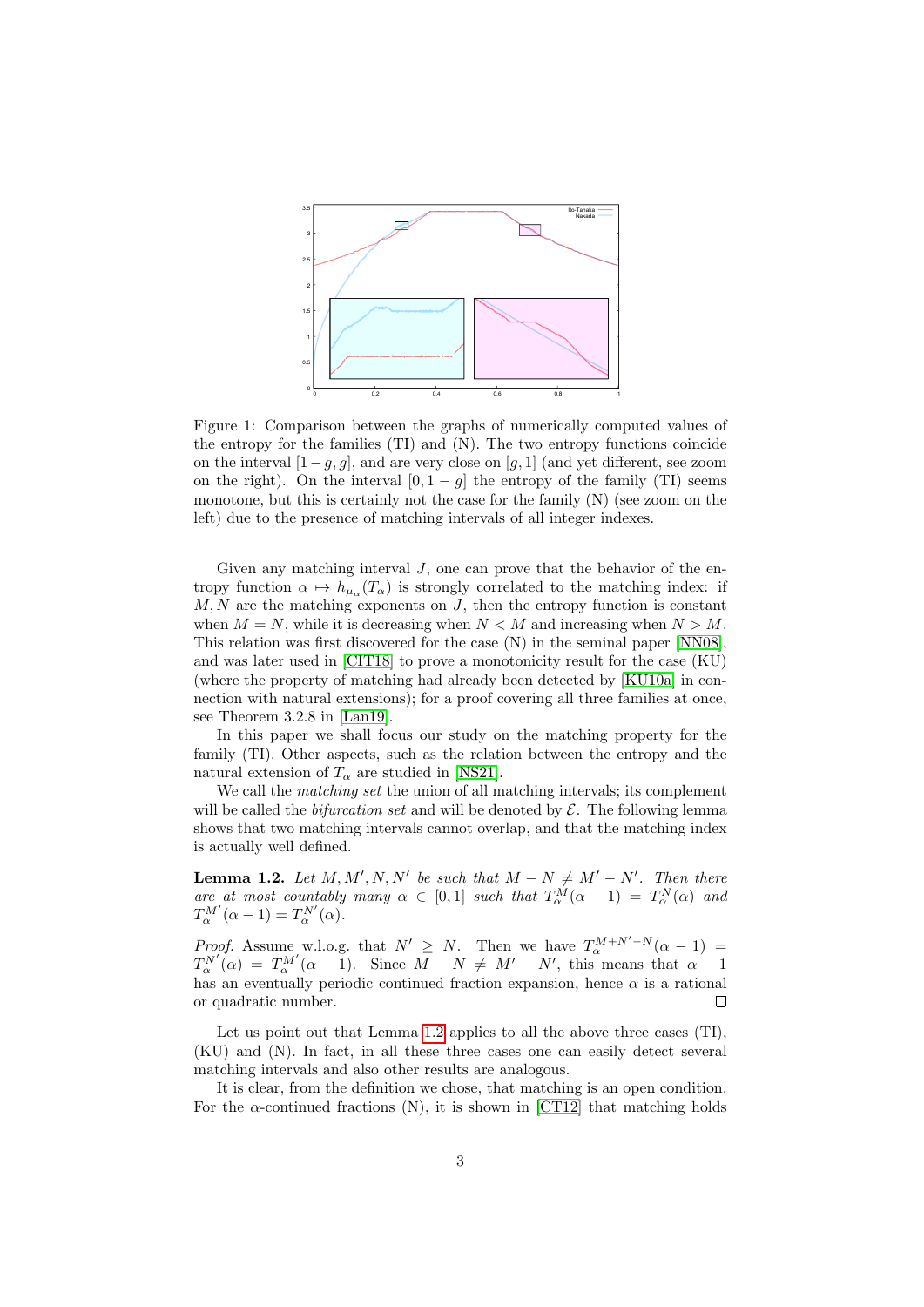almost everywhere. The same is true in the case (KU); see [\[KU10a,](#page-18-2) [KU12,](#page-18-6) CIT18. In Section 2, we will show that this is also true for the  $\alpha$ -continued fractions of Tanaka and Ito. However, when we come to the bifurcation set, the situation is different. Not only do each of the three variants (N), (KU) and (TI) have a different bifurcation set but these bifurcation sets display quite a few differences. For instance, it is not difficult to show that the bifurcation set of the (N) case and the (KU) case both do not intersect  $\mathbb{O}\cap(0,1)$  and are made of constant type numbers (numbers for which the digits of the continued fraction expansion are bounded from above). This is not the case for (TI): not only does the bifurcation set contain infinitely many rational values (such as  $1/n$  for  $n \geq 3$ ) but it also contains numbers with unbounded partial quotients.

In this paper we will focus on the behavior of matching for Tanaka-Ito  $\alpha$ continued fractions; in the following subsection we provide some background information for this particular case and we state our results.

#### <span id="page-3-1"></span>1.1 Tanaka-Ito continued fractions: old and new results

In the following,  $T_{\alpha}$  will always denote the map [\(1\)](#page-1-0) for the Tanaka-Ito case, i.e., with  $S(x) = 1/x$ . Let us point out that the dynamical systems of  $\alpha$  and  $1 - \alpha$ are isomorphic. Indeed, setting  $\tau(x) = -x$  gives

<span id="page-3-0"></span>
$$
\tau \circ T_{\alpha} = T_{1-\alpha} \circ \tau \tag{3}
$$

.

for almost every  $x \in [\alpha - 1, \alpha]$ , the only exceptions being the discontinuity points of  $T_{\alpha}$ . This implies that the entropy is symmetric with respect to the point  $\alpha = 1/2$ , and the same is true for the bifurcation set  $\mathcal{E}$ , since it turns out that these exceptions are irrelevant for the definition of matching interval; see Proposition [2.3.](#page-8-0) Thanks to this symmetry we can restrict our study to the parameter range  $\alpha \in [1/2, 1]$ .

Setting  $d_{\alpha}(x) = [S(x) + 1 - \alpha]$ , for every  $x \in [\alpha - 1, \alpha]$  we use the shorthand  $d_{\alpha,n} = d_{\alpha,n}(x) = d_{\alpha}(T^n_{\alpha}(x))$  to write the continued fraction expansion

$$
x = \frac{1}{d_{\alpha,1}(x) + \frac{1}{d_{\alpha,2}(x) + \frac{1}{\ddots}}}.
$$

Note that  $T_1$  is the Gauss map and  $T_{\frac{1}{n}}$  is the map for nearest integer continued fraction expansions. Furthermore  $d_n(x)$  is called the  $n^{\text{th}}$  partial quotient of x and can be negative or positive. Now we define the  $n<sup>th</sup>$  convergent as

$$
c_{\alpha,n}(x) = \frac{p_{\alpha,n}(x)}{q_{\alpha,n}(x)} = \frac{1}{d_{\alpha,1}(x) + \frac{1}{d_{\alpha,2}(x) + \frac{1}{\ddots + \frac{1}{d_{\alpha,n}(x)}}}}
$$

For the speed of convergence of (TI)  $\alpha$ -continued fractions we have

$$
\left|x - \frac{p_{\alpha,n}}{q_{\alpha,n}}\right| \le \frac{1}{|q_{\alpha,n}|^2} \le g^n \quad \text{with} \quad g := \frac{\sqrt{5} - 1}{2} ;
$$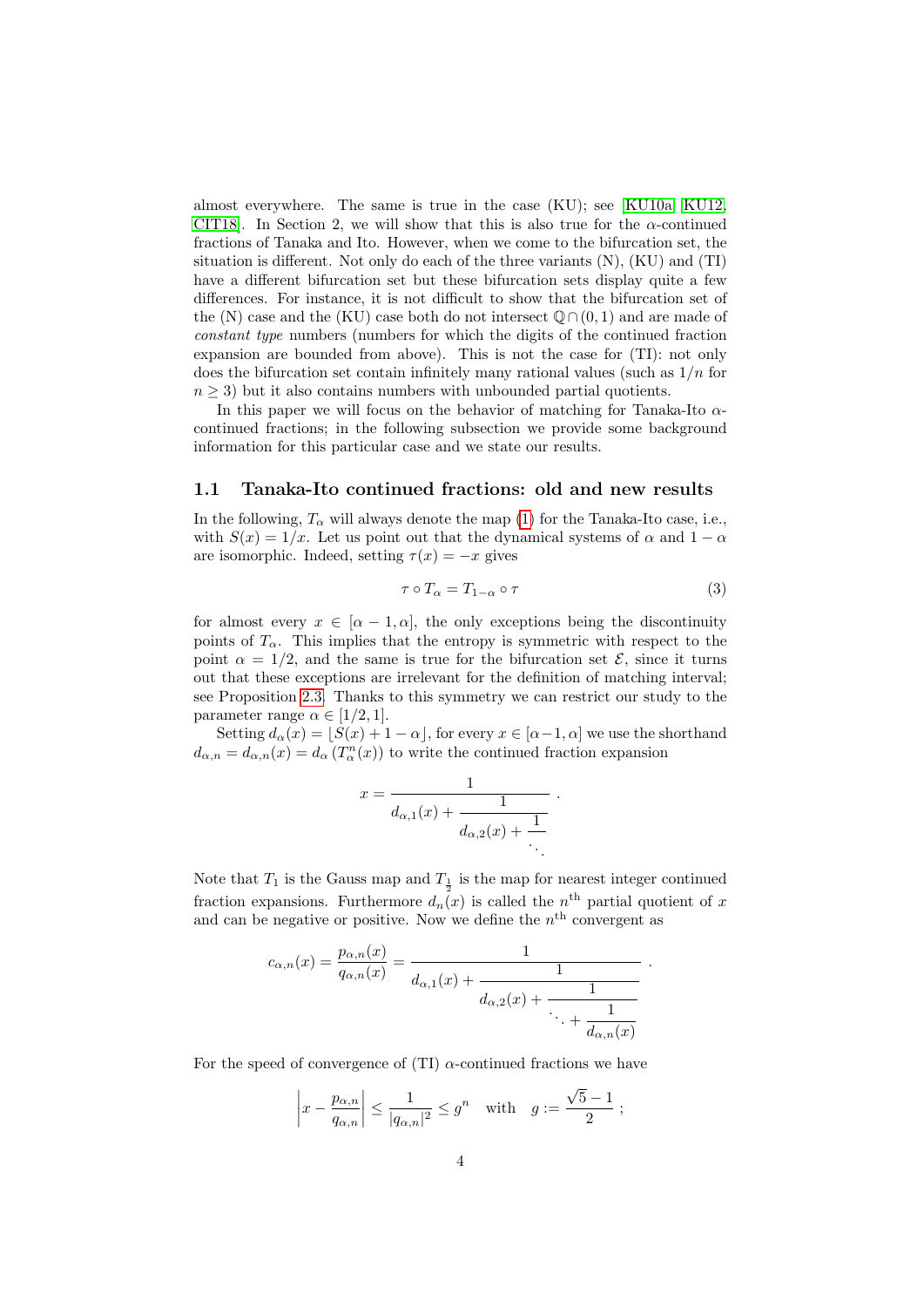see [\[TI81\]](#page-19-0). We can see that the faster  $q_{\alpha,n}(x)$  grows the faster the convergence. This is related to the entropy in the following way. For fixed  $\alpha$ , we have

$$
h(T_{\alpha}) = 2 \lim_{n \to \infty} \frac{1}{n} \log |q_{\alpha,n}(x)|
$$

for almost all  $x \in [\alpha-1, \alpha]$ . For the regular continued fraction map this relation is fairly well known. The proof in our case can be found in [\[Lan19\]](#page-18-7) and [\[NS21\]](#page-19-1) and can be used to prove monotonicity on the matching intervals. Let us recall from [\[TI81\]](#page-19-0) that the symmetric parameter interval  $(1-g, g)$  is (almost) covered from [1181] that the symmetric parameter interval  $(1 - g, g)$  is (almost) covered<br>by the three adjacent matching intervals  $(1 - g, \sqrt{2} - 1), (\sqrt{2} - 1, 2 - \sqrt{2})$  and  $(2-\sqrt{2}, g)$ ; so the interesting part of the bifurcation set is in the ranges  $[0, 1-g]$ and [g, 1]; since the problem is symmetric with respect to  $\alpha = 1/2$  (see [\(3\)](#page-3-0)), we can focus on  $\mathcal{E} \cap [q, 1]$ . We will prove the following three characterizations of this set.

<span id="page-4-0"></span>**Theorem 1.3.** The bifurcation set on [g, 1], with  $g = \frac{\sqrt{5}-1}{2}$ , is given by

$$
\mathcal{E} \cap [g,1]
$$

$$
= \{ \alpha \in [g, 1] : T_{\alpha}^{n}(\alpha - 1) \le \frac{1}{\alpha + 1} \text{ and } T_{\alpha}^{n}(\frac{1}{\alpha} - 1) \le \frac{1}{\alpha + 1} \text{ for all } n \ge 1 \} \tag{4}
$$

$$
= \left\{ \alpha \in [g, 1] : T_g^n(\alpha - 1) \ge \alpha - 1 \text{ and } T_g^n(\frac{1}{\alpha} - 1) \ge \alpha - 1 \text{ for all } n \ge 1 \right\}
$$
(5)

$$
= \left\{ \alpha \in [g, 1] : T_1^n(\alpha) \notin \left( \frac{1}{\alpha + 1}, \alpha \right) \text{ for all } n \ge 2 \text{ and } (6)
$$

<span id="page-4-6"></span><span id="page-4-5"></span><span id="page-4-4"></span> $T_1^n(\alpha) \notin (1-\alpha, \frac{\alpha}{\alpha+1})$  for all  $n \geq 2$  such that  $P_n(\alpha)$  is odd $\},$ 

where  $P_n(\alpha) = \min\{k \ge 0 : T_1^{n-k}(\alpha) \le 1 - \alpha \text{ or } T_1^{n-k-1}(\alpha) \ge \alpha\}.$ 

While the characterization in terms of  $T_{\alpha}$  is natural from the definition of the bifurcation set, the characterizations with fixed maps  $T_q$  and  $T_1$  (which is the classical Gauss map) will be more useful. In particular, from the ergodicity of  $T<sub>g</sub>$  and  $T<sub>1</sub>$  it easily follows that  $\mathcal E$  is a Lebesgue measure zero set.

<span id="page-4-1"></span>**Theorem 1.4.** Matching holds almost everywhere on  $[0,1]$  and the only possible indices are  $-2, 0, 2$ . More precisely, the matching indices are 0 or 2 for  $\alpha \leq 1/2$ , and 0 or  $-2$  for  $\alpha \geq 1/2$ .

The difference with the matching index for the family (N) and (KU) is thus quite evident: indeed the set of all possible matching indexes of itervals contained in  $[0, 1/2]$  is  $\mathbb Z$  for the family (N), and  $\mathbb N$  for the family (KU).

The following theorems describe the bifurcation set  $\mathcal{E}$ , i.e. the points where the matching property fails.

<span id="page-4-2"></span>**Theorem 1.5.** We have that  $\mathcal E$  is a Lebesgue measure zero set and

$$
\dim_H(\mathcal{E})=1.
$$

Moreover, for all  $\delta > 0$ 

 $\dim_H (\mathcal{E} \cap (q, q + \delta)) = 1$  and  $\dim_H (\mathcal{E} \cap (q + \delta, 1)) < 1$ .

<span id="page-4-3"></span>**Theorem 1.6.** The bifurcation set  $\mathcal{E}$  contains infinitely many rational values, and the set of rational bifurcation parameters  $\mathcal{E} \cap \mathbb{Q}$  has no isolated points. Moreover for all  $r \in \mathcal{E} \cap \mathbb{Q}$  and for all  $\delta > 0$  we have that

$$
\dim_H(\mathcal{E} \cap (r - \delta, r + \delta)) > 1/2.
$$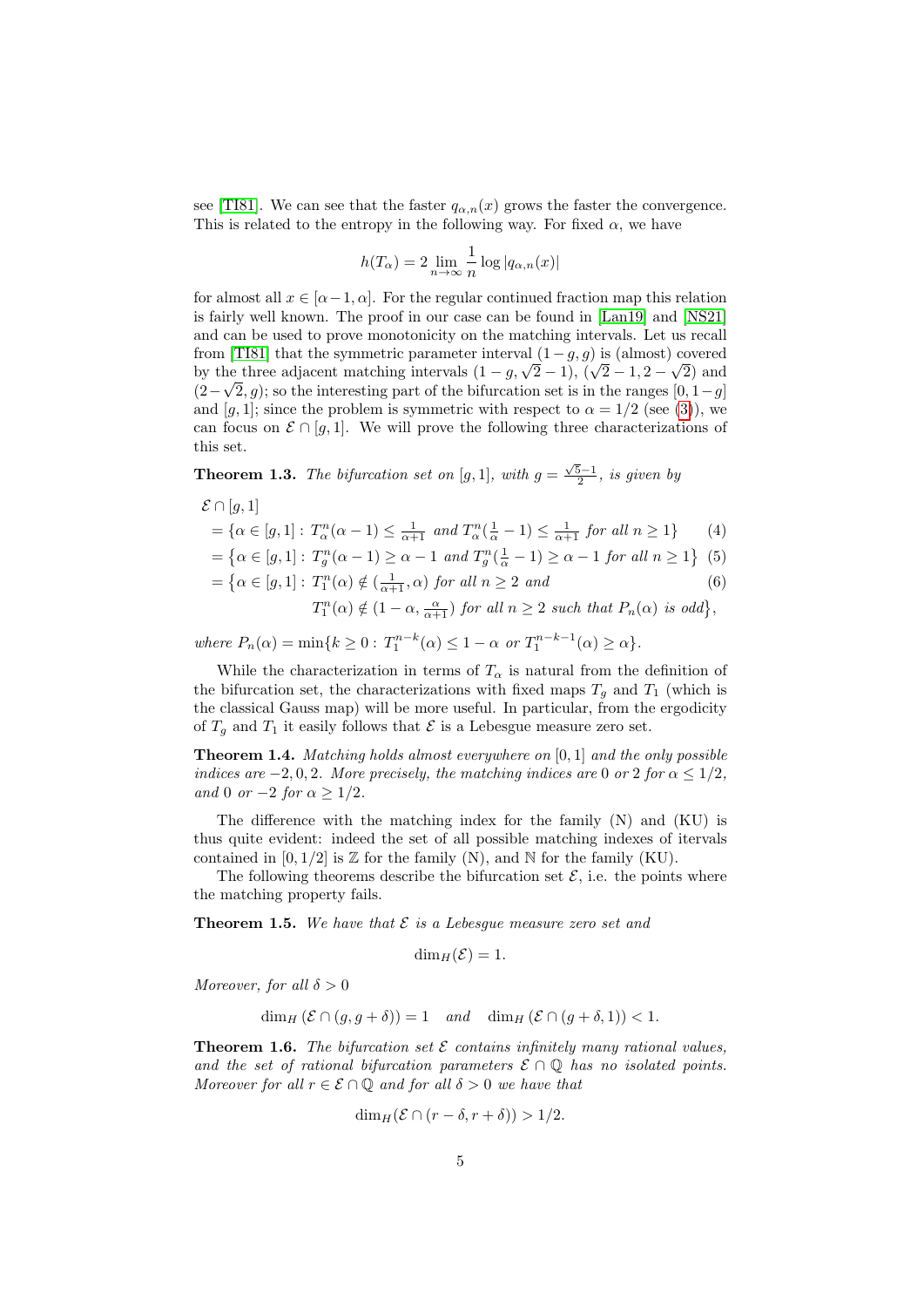Theorems [1.3](#page-4-0) and [1.4](#page-4-1) are proved in Section [2.](#page-6-0) In Section [3,](#page-14-0) we prove the theorems on dimensional results (Theorems [1.5](#page-4-2) and [1.6\)](#page-4-3).

Remark 1.7. In the case (N) of  $\alpha$ -continued fractions of Nakada the bifurcation set  $\mathcal{E}_N$  admits an even simpler characterization in terms of the Gauss map  $T_1$ (see [\[BCIT13\]](#page-17-4)):

<span id="page-5-0"></span>
$$
\mathcal{E}_N = \{ \alpha \in [0, 1] : T_1^k(\alpha) \ge \alpha \text{ for all } k \in \mathbb{N} \}. \tag{7}
$$

This characterization is useful to spot analogies and differences. On the one hand, one can easily prove that, for all  $\delta > 0$ ,  $\dim_H(\mathcal{E}_N \cap [0,\delta]) = 1$  and  $\dim_H(\mathcal{E}_N \cap [\delta,1]) < 1$ , a result similar to Theorem [1.5](#page-4-2) with 0 playing the role of g. On the other hand [\(7\)](#page-5-0) shows that  $\mathcal{E}_N$  only contains constant type numbers, and in particular it does not contain any positive rational value. Let us also mention that equation [\(7\)](#page-5-0) can also be used to get some insight in the local dimension of  $\mathcal{E}_N$ , see [\[CT21\]](#page-17-5).

### 1.2 Other families satisfying the matching condition

Matching can be encountered also in other families of one-dimensional expanding maps, but all cases known so far fall in one of the following two types: (a) continued fraction algorithms; (b) piecewise affine maps. Moreover, in either case matching seems to be induced by some algebraic property of the system. For instance, besides the families (N), (KU) and (TI) mentioned above, in [\[CKS20\]](#page-17-6) the authors study the phenomenon of matching for a family of continued fraction algorithms based on a group which is not the modular group, and each matching interval corresponds to a group identity; see also [\[DKS09\]](#page-18-8).

Let us mention that for each of the families (N) and (KU) there is a surprising explicit correspondence between the bifurcation set and a suitable section of the bounary of the Mandelbrot set  $\mathcal{M}$ : the real section of  $\partial \mathcal{M}$  (see [\[BCIT13\]](#page-17-4)) and the boundary of the main cardioid of  $M$  (see [\[CIT18\]](#page-17-3)), respectively. However, in the case (TI) the bifurcation set does not seem to correspond to any remarkable section of  $\partial M$ .

The first paper where, in an implicit way, matching was observed in the piecewise affine setting is [\[BSORG13\]](#page-17-7). This was the starting point for the paper [\[BCMP19\]](#page-17-8) that took advantage of the simplicity of this setting to explore matching in depth. Since then, matching has been observed also in other families of affine maps [\[BCK17,](#page-17-9) [DK20\]](#page-17-10).

However, even in the most simple setting in which matching has been detected, which is represented by generalized  $\beta$ -transformations (i.e., the parametric family of maps  $(T_{\alpha})_{\alpha}$  where  $T_{\alpha}(x) = \beta x + \alpha - |\beta x + \alpha|$  for a certain fixed algebraic integer  $\beta$ ), there are still several open questions, such as proving that matching has full measure for particular values  $\beta$ , or determining which  $\beta$ are compatible with matching; see [\[BCK17\]](#page-17-9). One curious feature that has been observed in some of the piecewise affine cases is an explicit bijection between the bifurcation set of Nakada's  $\alpha$ -continued fractions and a segment of the bifurcation set of the piecewise family considered; see Remark 4.29 in [\[BCMP19\]](#page-17-8).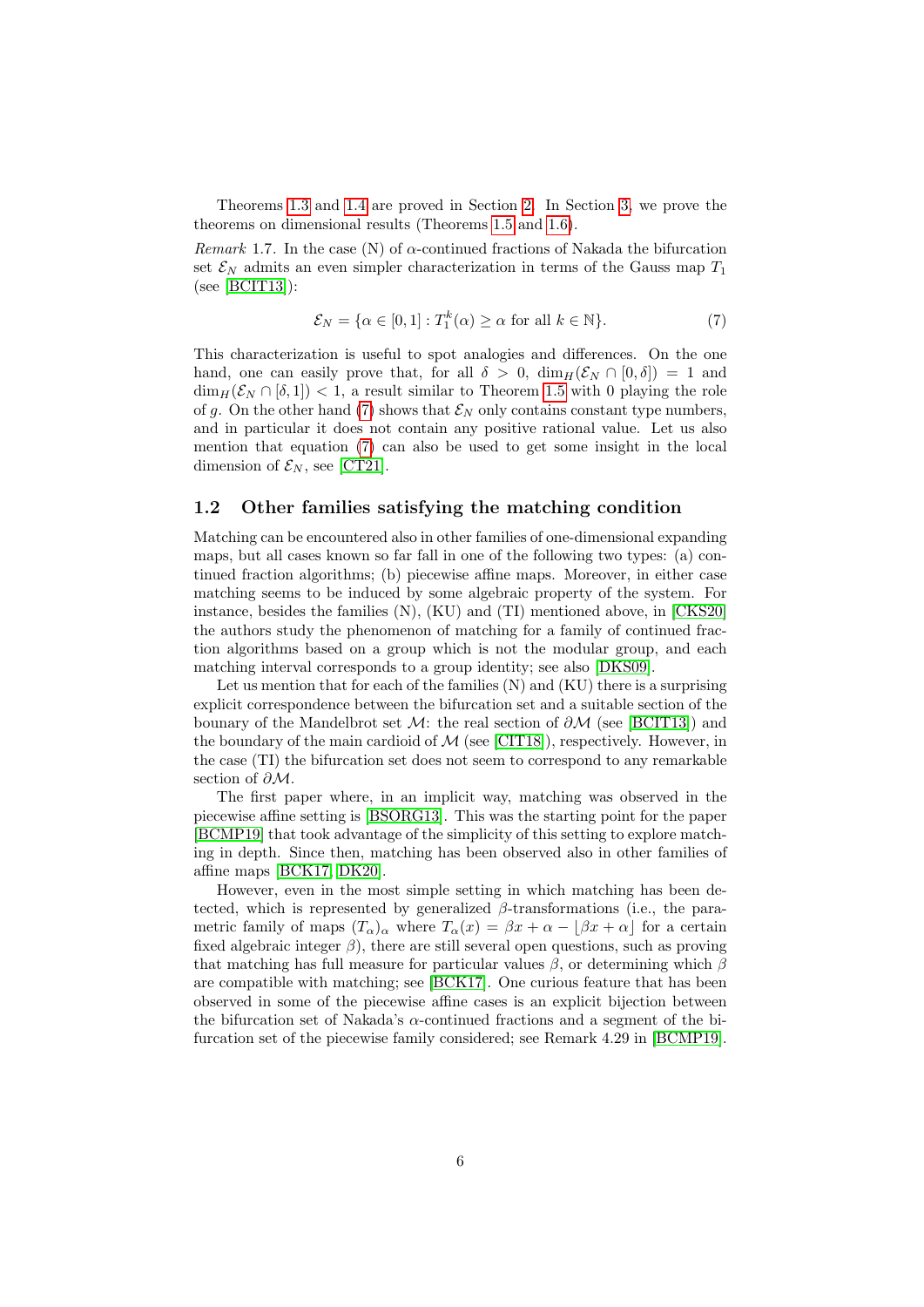# <span id="page-6-0"></span>2 Characterizations of matching intervals and the exceptional set

In this section we will prove Theorem [1.3,](#page-4-0) hence we will only consider values  $\alpha \geq g := \frac{\sqrt{5}-1}{2}$ . Actually it can be easily checked that g is on the boundary of a matching interval, hence  $g \in \mathcal{E}$ . For this reason we will focus on values  $\alpha > g$ , and since  $1/g = g + 1$ , one can easily check that for all these values  $T_\alpha(\alpha) = \frac{1}{\alpha} - 1.$ 

The following technical lemma will be useful to compare  $\alpha$ -continued fractions of two numbers (in particular of  $\alpha - 1$  and  $\frac{1}{\alpha} - 1$ ) as well as to translate an  $\alpha$ -continued fraction into a  $\beta$ -continued fraction (in particular for  $\beta = 1$ ).

<span id="page-6-1"></span>Lemma 2.1. Let  $q \leq \alpha \leq \beta \leq 1$ ,  $x \in [\alpha - 1, \alpha)$ ,  $y \in [\beta - 1, \beta)$ .

- <span id="page-6-2"></span>(i) If  $x = y$ , then  $T_\beta(y) - T_\alpha(x) \in \{0, 1\}.$
- <span id="page-6-3"></span>(ii) If  $y - x = 1$ , then  $(x + 1)(T_8(y) + 1) = 1$ .
- <span id="page-6-4"></span>(iii) If  $(x + 1)(y + 1) = 1$  or  $x + y = 0$ , then  $T_{\alpha}(x) + T_{\beta}(y) \in \{0, 1\}.$
- <span id="page-6-5"></span>(iv) If  $x + y = 1$ , then

$$
\begin{cases}\nT_{\beta}(y) - T_{\alpha}^{2}(x) \in \{0, 1\} & \text{if } x > \frac{1}{\alpha + 1}, \\
T_{\beta}^{2}(y) - T_{\alpha}(x) \in \{0, 1\} & \text{if } y > \frac{1}{\beta + 1}, \\
(T_{\alpha}(x) + 1)(T_{\beta}(y) + 1) = 1 & \text{otherwise}.\n\end{cases}
$$

In this section we will use automata (or graphs) as a tool to describe the relation between the orbits of certain points. This turns out to be a very useful tool (which was not used in the case of  $\alpha$  continued fraction (N) or (KU)). Note that we will use the word state and condition interchangeably.



Figure 2: A graph for Lemma [2.1:](#page-6-1) the conditions appearing in the lemma are represented as states of an automaton, and the four items of the lemma describe all the possible transitions between these states.

*Proof.* Case [\(i\).](#page-6-2) We have  $T_\beta(y) - T_\alpha(x) \in \mathbb{Z} \cap (\beta - \alpha - 1, \beta - \alpha + 1) = \{0, 1\}.$ **Case [\(ii\).](#page-6-3)** Since  $x \ge \alpha - 1$ , we have  $y \ge \alpha$ , thus  $(x + 1)(T_\beta(y) + 1) = \frac{x+1}{y} = 1$ .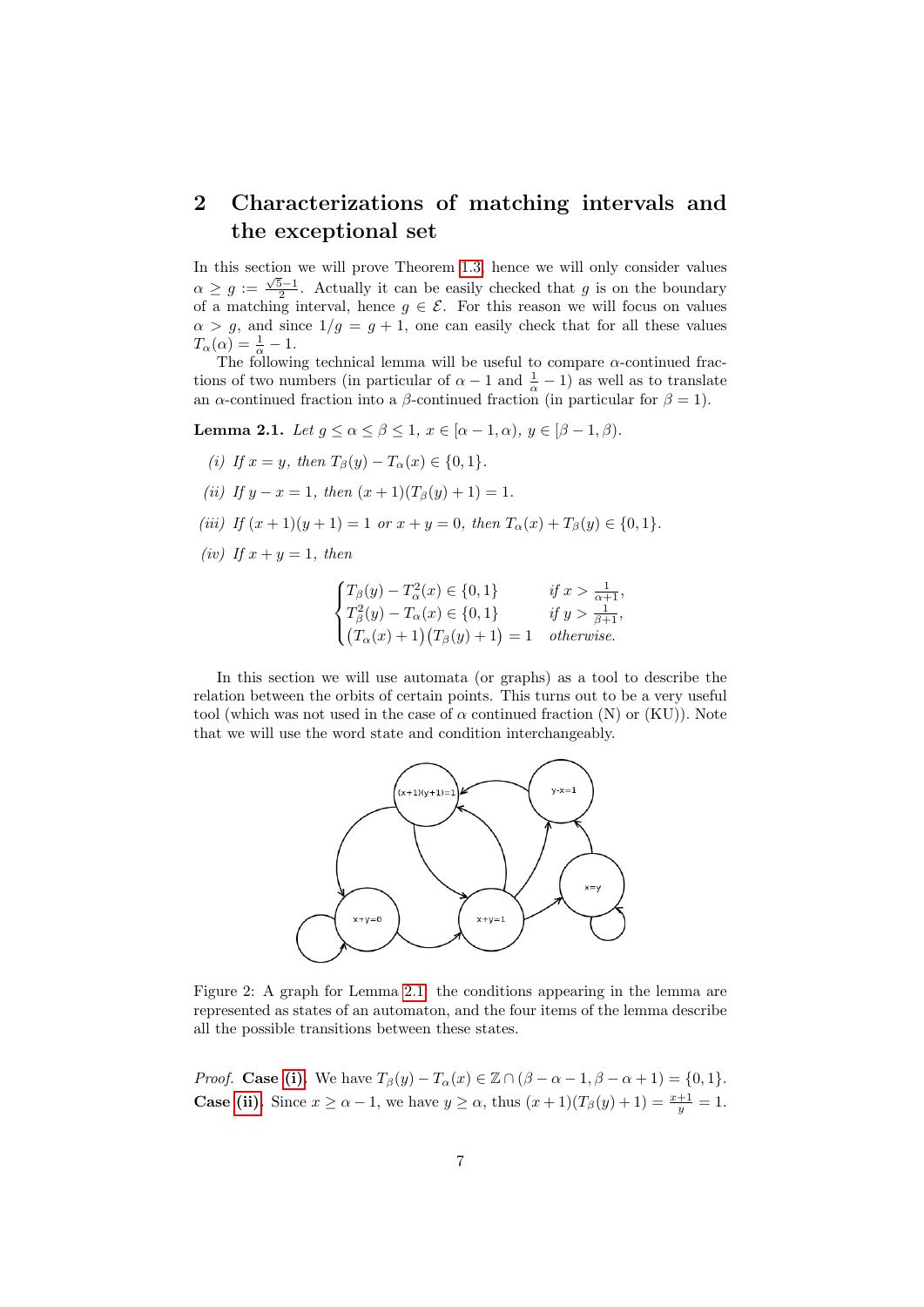**Case [\(iii\).](#page-6-4)** Dividing the equations by xy gives us  $\frac{1}{x} + \frac{1}{y} = -1$  and  $\frac{1}{x} + \frac{1}{y} = 0$ respectively. This implies that  $T_{\alpha}(x) + T_{\beta}(y) \in \mathbb{Z} \cap [\alpha + \beta - 2, \alpha + \beta] = \{0, 1\}.$ **Case [\(iv\).](#page-6-5)** If  $x > \frac{1}{\alpha+1}$ , then  $\frac{1}{T_{\alpha}(x)} = \frac{1}{\frac{1}{x}-1} = \frac{x}{1-x} = \frac{1-y}{y} = \frac{1}{y} - 1$ , thus  $\frac{1}{y} - \frac{1}{T_\alpha(x)} = 1$  and so  $T_\beta(y) - T_\alpha^2(x) \in \mathbb{Z} \cap (\beta - 1 - \alpha, \beta - \alpha + 1) = \{0, 1\}.$ Similarly,  $y > \frac{1}{\beta+1}$  implies that  $T_\beta^2(y) - T_\alpha(x) \in \{0, 1\}.$ If  $x \leq \frac{1}{\alpha+1}$  and  $y \leq \frac{1}{\beta+1}$ , then  $x = 1 - y \geq \frac{\beta}{\beta+1} \geq \frac{g}{g+1} = \frac{1}{g+2} \geq \frac{1}{\alpha+2}$  and  $y = 1 - x \ge \frac{\alpha}{\alpha+1} \ge \frac{1}{g+2} \ge \frac{1}{\beta+2}$ . We cannot have  $x = \frac{1}{\alpha+2}$  because this would imply that  $\alpha = g = \beta = y$ , contradicting that  $y < \beta$ . Similarly, we cannot have  $y = \frac{1}{\beta+2}$ . From  $x \in (\frac{1}{\alpha+2}, \frac{1}{\alpha+1}]$  and  $y \in (\frac{1}{\beta+2}, \frac{1}{\beta+1}]$ , we infer that  $(T_{\alpha}(x) + 1)(T_{\beta}(y) + 1) = (\frac{1}{x} - 1)(\frac{1}{y} - 1) = 1.$ 

Lemma [2.1](#page-6-1) greatly simplifies when taking  $\alpha = \beta$  and only looking at the orbits of  $\alpha - 1$  and  $\frac{1}{\alpha} - 1$  as far as both orbits do not exceed  $\frac{1}{\alpha + 1}$ . We use the notation

<span id="page-7-3"></span>
$$
x_n := T_\alpha^n(\alpha - 1), \qquad y_n := T_\alpha^n(\frac{1}{\alpha} - 1). \tag{8}
$$

<span id="page-7-0"></span>**Lemma 2.2.** Let  $\alpha \in [q, 1]$  and  $m \in \mathbb{N}$  be such that

<span id="page-7-1"></span>
$$
x_n \le \frac{1}{\alpha+1} \quad \text{and} \quad y_n \le \frac{1}{\alpha+1} \quad \text{for all } 0 \le n < m. \tag{9}
$$

Then for all  $0 \le n \le m$  the pair  $(x_n, y_n)$  satisfies one of the following relations:

(A) 
$$
(x_n + 1)(y_n + 1) = 1
$$
,  
\n(B)  $x_n + y_n = 0$ ,  
\n(C)  $x_n + y_n = 1$ .

If  $x_m > \frac{1}{\alpha+1}$  or  $y_m > \frac{1}{\alpha+1}$ , then  $x_m + y_m = 1$ .



<span id="page-7-2"></span>Figure 3: The arrows in this diagram represent all the possible transitions between the states which appear in Lemma [2.2.](#page-7-0)

Proof. The proof is a straightforward application of Lemma [2.1.](#page-6-1) The pair  $(x_0, y_0)$  satisfies (A), condition (iii) in Lemma [2.1.](#page-6-1) Let  $0 \leq n \leq m$  then  $y_n - x_n = 1$  is impossible since  $x_n, y_n \in [\alpha - 1, \alpha)$ . Also  $x_n = y_n$  is impossible since we have  $x_n \leq \frac{1}{\alpha+1}$  and  $y_n \leq \frac{1}{\alpha+1}$  which implies that  $(x_n, y_n)$  always are in state (A), (B) or (C). We find that if  $(x_n, y_n)$  satisfies (A) or (B), then  $(x_{n+1}, y_{n+1})$  satisfies (B) or (C). If  $(x_n, y_n)$  satisfies (C), then (A) holds for  $(x_{n+1}, y_{n+1}).$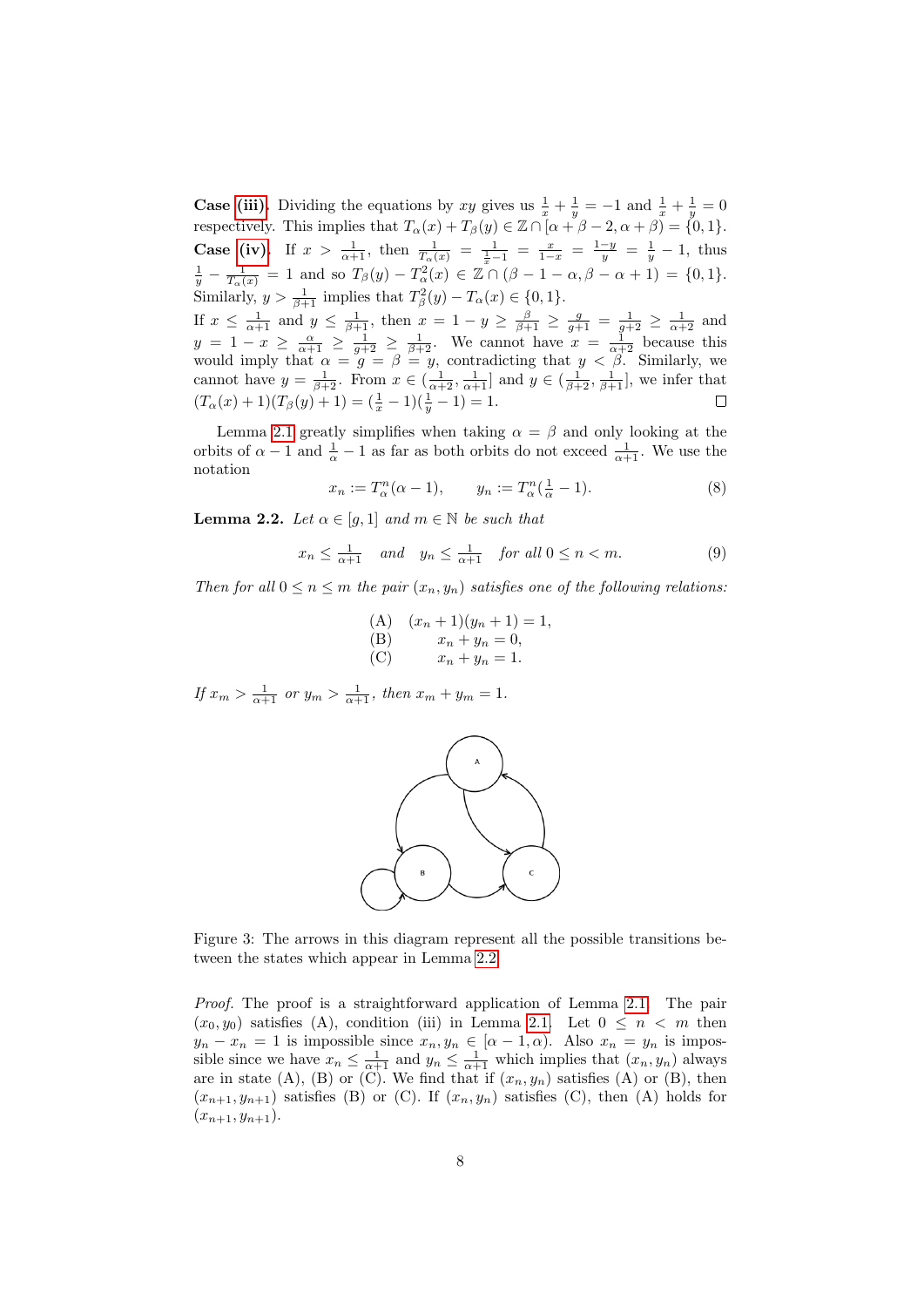Now suppose that  $x_m > \frac{1}{\alpha+1}$  (and, in particular,  $\alpha > g$ ) and (B) holds. Then  $y_m < -\frac{1}{\alpha+1} < \alpha - 1$  which contradicts with  $y_m \in [\alpha - 1, \alpha)$ . If  $x_m > \frac{1}{\alpha+1}$ <br>and (A) holds we find  $y_m = \frac{1}{x_m+1} - 1 < \frac{1}{\frac{1}{\alpha+1}+1} - 1 = -\frac{1}{2+\alpha} < \alpha - 1$  since  $\alpha > g$ which also contradicts with  $y_m \in [\alpha-1, \alpha)$ . Note that the role of  $x_m$  and  $y_m$  are interchangeable. We find that if  $x_m > \frac{1}{\alpha+1}$  or  $y_m > \frac{1}{\alpha+1}$ , then  $x_m + y_m = 1$ .

We focus now on the complement of the set

$$
\tilde{\mathcal{E}} = \{ \alpha \in [g, 1] : x_n \le \frac{1}{\alpha + 1} \text{ and } y_n \le \frac{1}{\alpha + 1} \text{ for all } n \ge 1 \}
$$

(which is the set in [\(4\)](#page-4-4)) and show that it is a union of matching intervals. We also prove certain useful properties of these matching intervals.

<span id="page-8-0"></span>**Proposition 2.3.** Let  $\alpha \in (g, 1]$ ,  $m \in \mathbb{N}$  and  $\epsilon \in \{-1, 1\}$  be such that [\(9\)](#page-7-1) holds and  $T_\alpha^m(\alpha^{\epsilon}-1) > \frac{1}{\alpha+1}$ . Then  $\alpha$  belongs to a matching interval J with the following properties:

- (i) the matching exponents are  $M = m + 2 \frac{1-\epsilon}{2}$  and  $N = m + 2 + \frac{1-\epsilon}{2}$ ,
- (ii) for all  $\alpha \in J$ , the inequalities in [\(9\)](#page-7-1) and  $T_\alpha^m(\alpha^{\epsilon}-1) > \frac{1}{\alpha+1}$  hold, in particular  $\tilde{\mathcal{E}} \cap J = \emptyset$ .
- (iii) the endpoints  $\alpha_1$  and  $\alpha_2$  of J satisfy  $T_{\alpha_1}^m(\alpha_1^{\epsilon}-1) = \frac{1}{\alpha_1+1}$  and  $\lim_{z \in J, z \to \alpha_2} T_z^m(z^{\epsilon} - 1) = \alpha_2,$
- (iv) for all  $\alpha \in J$ , we have  $T_\alpha^n(\alpha) \neq \alpha 1$  for all  $1 \leq n < N$  and  $T_\alpha^n(\alpha - 1) \neq \alpha - 1$  for all  $1 \leq n < M$ .

Remark 2.4. Proposition [2.3](#page-8-0) implies that  $\mathcal{E} \cap [q, 1] \subset \tilde{\mathcal{E}}$ .

For the proof of the proposition, we use the following lemma.

<span id="page-8-1"></span>**Lemma 2.5.** Let  $\alpha \in (g,1]$ ,  $m \in \mathbb{N}$  such that [\(9\)](#page-7-1) holds, and  $x_m > \frac{1}{\alpha+1}$  or  $y_m > \frac{1}{\alpha+1}$ . Then the maps  $T_z^m(z-1)$  and  $T_z^m(\frac{1}{z}-1)$  are continuous at  $z = \alpha$ , and all inequalities in [\(9\)](#page-7-1) are strict.

*Proof.* The maps  $T_z^n(z-1)$  and  $T_z^n(\frac{1}{z}-1)$  are continuous at  $z = \alpha$  for all  $1 \leq n \leq m$  if and only if  $x_n \neq x_0$  and  $y_n \neq x_0$  for all  $1 \leq n \leq m$ . Suppose that  $x_n = x_0$  or  $y_n = x_0$  for some  $1 \leq n \leq m$ . If  $(x_n, y_n)$  satisfies (C) and  $x_n = x_0$  then  $x_n + y_n = \alpha - 1 + y_n = 1$  and so  $y_n = 2 - \alpha > \alpha$ . Since we can use the same reasoning for  $y_n = x_0$  we find that  $(x_n, y_n)$  satisfies (A) or (B). This gives  $n < m$  and  $x_{n+1} + y_{n+1} \in \{0,1\}$ ,  $x_1 + y_1 \in \{0,1\}$ . We find  $x_{n+1} + y_{n+1} - (x_1 + y_1) \in \{-1, 0, 1\}.$  If  $x_n = x_0$ , then we have  $x_{n+1} = x_1$  and  $x_{n+1} + y_{n+1} - (x_1 + y_1) = y_{n+1} - y_1 \in \{-1, 0, 1\}$  where we can exclude  $\pm 1$  since  $y_{n+1}, y_1 \in [\alpha - 1, \alpha)$  and thus  $y_{n+1} = y_1$ ; if  $y_n = x_0$ , then we have  $y_{n+1} = x_1$ and thus  $x_{n+1} = y_1$ . We get that  $\{x_{m-n}, y_{m-n}\} = \{x_m, y_m\}$ , contradicting [\(9\)](#page-7-1).

Since  $x_n = \frac{1}{\alpha+1}$  and  $y_n = \frac{1}{\alpha+1}$  imply  $x_{n+1} = x_0$  and  $y_{n+1} = x_0$  respectively, all inequalities in [\(9\)](#page-7-1) are strict.

Proof of Proposition [2.3.](#page-8-0) Let  $\alpha_0 \in (g,1], m \in \mathbb{N}$  and  $\epsilon \in \{-1,1\}$  be such that [\(9\)](#page-7-1) holds for  $\alpha_0$  and  $T_{\alpha_0}^m(\alpha_0^{\epsilon}-1) > \frac{1}{\alpha_0+1}$ . By Lemma [2.2,](#page-7-0) we have  $x_m + y_m = 1$ . Then Lemma [2.1](#page-6-1) gives that  $x_{m+2} = y_{m+1}$  if  $x_m > \frac{1}{\alpha_0+1}$ , i.e.,  $T_{\alpha_0}^{m+2}(\alpha_0 - 1) =$  $T_{\alpha_0}^{m+2}(\alpha_0)$ , and that  $x_{m+1} = y_{m+2}$  if  $y_m > \frac{1}{\alpha_0+1}$ , i.e.,  $T_{\alpha_0}^{m+1}(\alpha_0-1) = T_{\alpha_0}^{m+3}(\alpha_0)$ .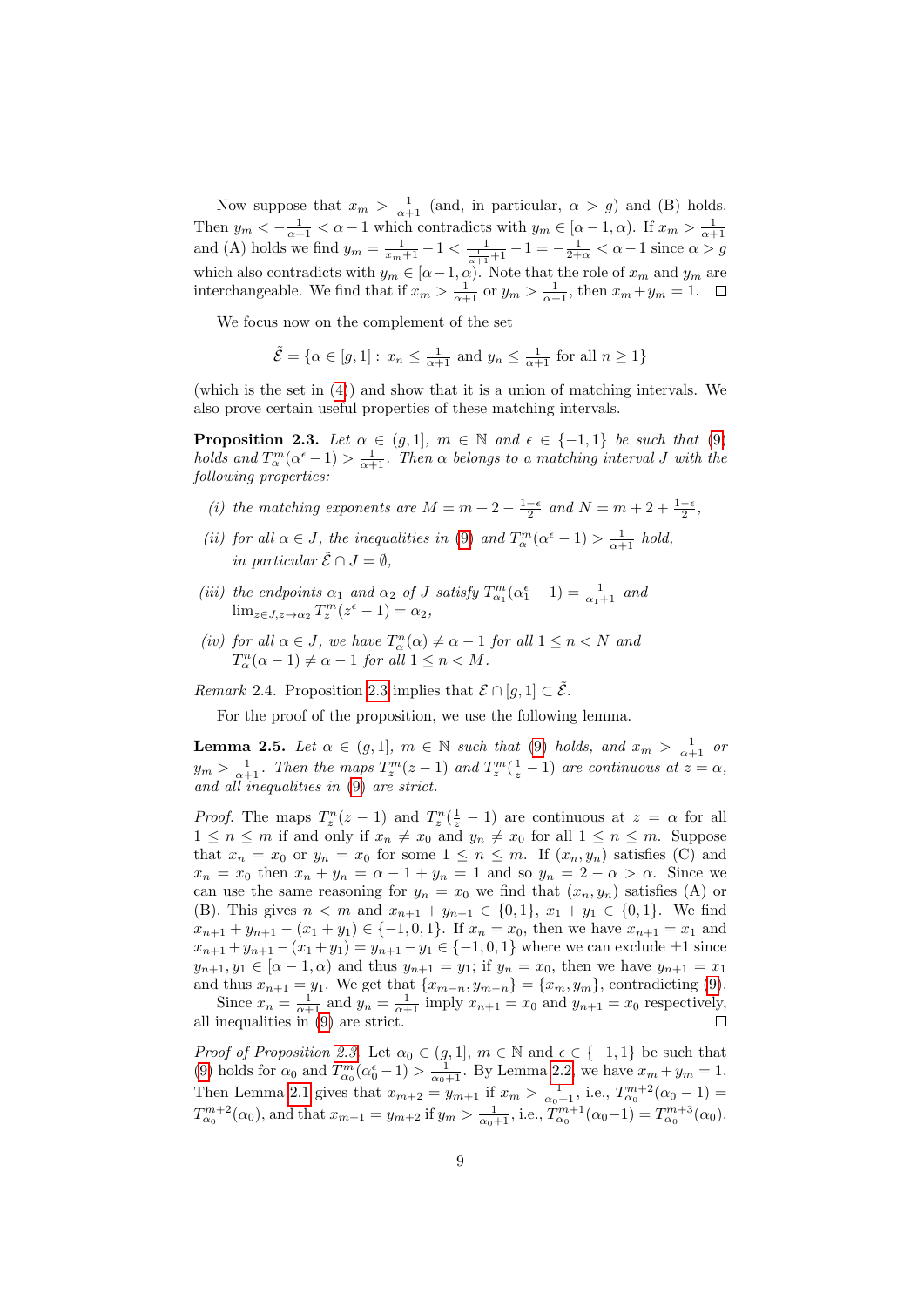By Lemma [2.5,](#page-8-1) the maps  $T_z^n(z-1)$  and  $T_z^n(\frac{1}{z}-1)$  are continuous at  $z = \alpha_0$ for all  $1 \leq n \leq m$ , and all inequalities are strict. Therefore,  $\alpha_0$  is in the interior of a matching interval J with matching exponents  $M = m + 2 - \frac{1-\epsilon}{2}$ and  $N = m + 2 + \frac{1-\epsilon}{2}$ .

Let f be the linear fractional transformation satisfying  $f(z) = T_z^m(z^{\epsilon} - 1)$ around  $z = \alpha_0$ . By Lemma [2.5,](#page-8-1) we get for all  $\alpha$  satisfying  $\frac{1}{\alpha+1} < f(\alpha) < \alpha$ that  $f(\alpha) = T_{\alpha}^{m}(\alpha^{\epsilon} - 1)$  and [\(9\)](#page-7-1) holds. Since f is expanding at these points, we have some  $\alpha_1$ ,  $\alpha_2$  with  $f(\alpha_1) = \frac{1}{\alpha_1+1}$  and  $f(\alpha_2) = \alpha_2$ . Then J contains the open interval with endpoints  $\alpha_1, \alpha_2$ . Arbitrarily close to  $\alpha_1$  and  $\alpha_2$ , we can find  $\alpha$  where the minimal n such that  $T_\alpha^n(\alpha-1) \geq \frac{1}{\alpha+1}$  or  $T_\alpha^n(\frac{1}{\alpha}-1) \geq \frac{1}{\alpha+1}$  is different from m. Therefore, these points are in matching intervals with different matching exponents than  $J$ . Hence, by Lemma [1.2,](#page-2-0) they are not in  $J$ , and the endpoints of J are  $\alpha_1$  and  $\alpha_2$ . Since  $T_z^m(z^{\epsilon}-1)$  is continuous on J, we have  $T_{\alpha_1}^m(\alpha_1^{\epsilon}-1) = f(\alpha_1) = \frac{1}{\alpha_1+1}$  and  $\lim_{z \in J, z \to \alpha_2} T_z^m(z^{\epsilon}-1) = f(\alpha_2) = \alpha_2$ .

By Lemma [2.5,](#page-8-1) we have for all  $\alpha \in J$  that  $x_n \neq x_0$  for all  $1 \leq n \leq m$ and  $y_n \neq x_0$  for all  $0 \leq n \leq m$ . If  $x_m > \frac{1}{\alpha+1}$ , then we also have  $x_{m+1} \neq x_0$ , and  $y_m > \frac{1}{\alpha+1}$  implies that  $y_{m+1} \neq x_0$ . This gives that  $T_\alpha^n(\alpha) \neq \alpha - 1$  for all  $1 \leq n < N$  and  $T_\alpha^n(\alpha - 1) \neq \alpha - 1$  for all  $1 \leq n < M$ .

In order to prove that  $\tilde{\mathcal{E}}$  has measure zero, we prove that it is equal to the set in  $(5)$ .

<span id="page-9-4"></span>**Lemma 2.6.** Let  $\alpha \in (g,1], z \in [\alpha-1,g]$ . The following conditions are equivalent:

- <span id="page-9-1"></span>(i)  $T_{\alpha}^{n}(z) = T_{g}^{n}(z)$  for all  $n \in \mathbb{N}$ ,
- <span id="page-9-0"></span>(ii)  $T_g^n(z) \geq \alpha - 1$  for all  $n \in \mathbb{N}$ ,
- <span id="page-9-2"></span>(iii)  $T_\alpha^n(z) < g$  for all  $n \in \mathbb{N}$ ,
- <span id="page-9-3"></span>(iv)  $T_\alpha^n(z) \leq \frac{1}{\alpha+1}$  for all  $n \in \mathbb{N}$ .

In particular, we have

$$
\tilde{\mathcal{E}} = \left\{ \alpha \in [g, 1] : T_g^n(\alpha - 1) \ge \alpha - 1 \text{ and } T_g^n(\frac{1}{\alpha} - 1) \ge \alpha - 1 \text{ for all } n \ge 1 \right\}.
$$

*Proof.* The equivalences [\(ii\)](#page-9-0)  $\Leftrightarrow$  [\(i\)](#page-9-1)  $\Leftrightarrow$  [\(iii\)](#page-9-2) are direct consequences of the definition of  $T_{\alpha}$ . Since  $\frac{1}{1+\alpha} < g$ , we have [\(iv\)](#page-9-3)  $\Rightarrow$  [\(iii\).](#page-9-2) For the converse, suppose that  $T_\alpha^n(z) > \frac{1}{\alpha+1}$  for some *n*. Then we have  $T_\alpha^{n+1}(z) = \frac{1}{T_\alpha^n(z)} - 1$ , thus  $T_\alpha^n(z) \ge g$ or  $T_{\alpha}^{n+1}(z) > \frac{1}{g} - 1 = g$ , hence [\(iii\)](#page-9-2) does not hold.  $\Box$ 

Now we prove that matching is prevalent and the only indices are  $-2, 0, 2$ .

*Proof of Theorem [1.4.](#page-4-1)* We claim that  $\tilde{\mathcal{E}}$  has measure zero. Indeed, we have

$$
\tilde{\mathcal{E}} \setminus \{g\} \subset \{\alpha \in (g, 1]: T_g^n(\alpha - 1) \ge \alpha - 1 \text{ for all } n \ge 1\}
$$
  

$$
\subset \bigcup_{k=1}^{\infty} \{\alpha \in (g, 1]: T_g^n(\alpha - 1) \ge g - 1 + \frac{1}{k} \text{ for all } n \ge 1\}.
$$

Since  $T<sub>g</sub>$  is ergodic (with respect to an absolutely continuous invariant measure), all these sets have Lebesgue measure zero, and the same is true for  $\tilde{\mathcal{E}}$ . By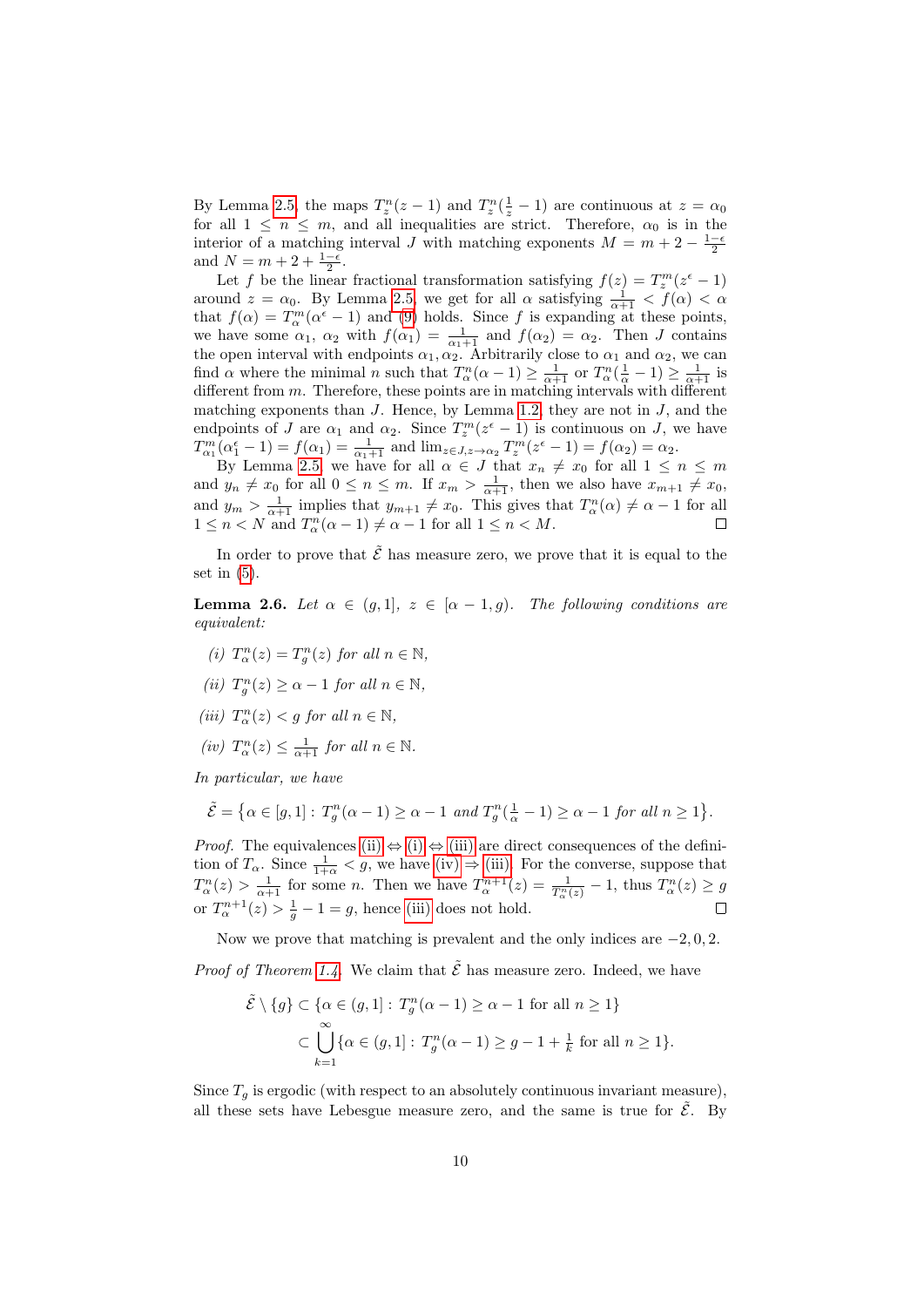Proposition [2.3,](#page-8-0) we obtain that the matching set has full measure on  $[g, 1]$ . Therefore, Proposition [2.3](#page-8-0) gives all matching intervals in  $[g, 1]$ , hence the only possible indices are 0 and −2. By the symmetry mentioned at the beginning of Section [1.1,](#page-3-1) using Proposition [2.3](#page-8-0) (iv), we obtain that the matching set also has full measure on  $[0, 1 - g]$ , with the only possible indices 0 and 2.

By Proposition [2.3,](#page-8-0) we also know that each  $\alpha \in [g,1] \setminus \tilde{\mathcal{E}}$  belongs to a matching interval and no  $\alpha$  in the matching set is in  $\mathcal{E}$ , thus  $\mathcal{E} = \mathcal{E} \cap [g, 1]$ .  $\Box$ 

In order to prove the characterization [\(6\)](#page-4-6) of  $\mathcal{E} \cap [q, 1]$  in terms of the regular continued fraction we need the following lemma.

<span id="page-10-0"></span>**Lemma 2.7.** Let  $\alpha \in (g, 1], x, y \in [\alpha - 1, \alpha), z \in [0, 1), x' = T_{\alpha}(x), x'' = T_{\alpha}^2(x)$ ,  $y' = T_\alpha(y), y'' = T_\alpha^2(y), z' = T_1(z), z'' = T_1^2(z).$ 

- <span id="page-10-1"></span>(i) If  $z = x$  and either  $x + y = 0$  or  $(x + 1)(y + 1) = 1$ , then  $z' = x'$  and  $x' + y' \in \{0, 1\}$ , or  $z' = 1 + x'$  and  $x' + y' = 0$ .
- <span id="page-10-2"></span>(ii) If  $z = 1 + x$  and  $x + y = 0$ , then  $z'' = y'$  and  $x' + y' \in \{0, 1\}$ , or  $z'' = 1 + y'$ and  $x' + y' = 0$ .

<span id="page-10-3"></span>(iii) If  $z = x$  and  $x + y = 1$ , then

$$
\begin{cases} x' = y'' & \text{if } z < \frac{\alpha}{\alpha+1}, \\ z' = x', (x'+1)(y'+1) = 1 & \text{if } \frac{\alpha}{\alpha+1} \leq z \leq \frac{1}{2}, \\ z'' = y', (x'+1)(y'+1) = 1, & \text{if } \frac{1}{2} < z \leq \frac{1}{\alpha+1}, \\ x'' = y' & \text{if } z > \frac{1}{\alpha+1}. \end{cases}
$$



<span id="page-10-4"></span>Figure 4: A diagram summing up the content of Lemma [2.7](#page-10-0) (cf. Figure [3\)](#page-7-2). Each state is characterized by a condition which is symmetric in  $x$  and  $y$ , together with a binary option for  $z$ . Passing through a transition represented by a normal arrow the map  $T_1$  is applied to z once, while passing through a twisted arrow  $T_1$  is applied to z twice and x and y switch roles.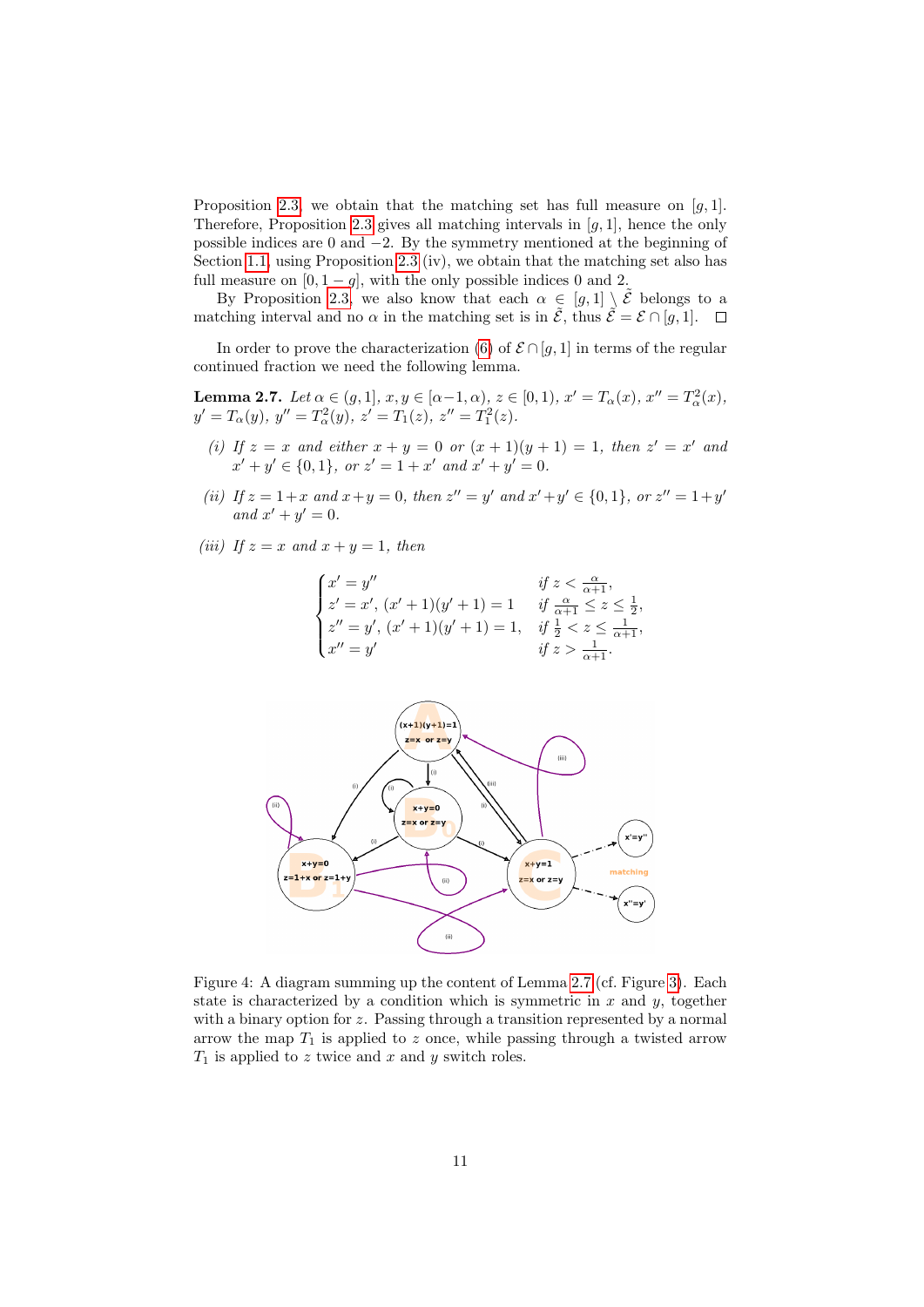Proof. This is an almost immediate consequence of Lemma [2.1.](#page-6-1) Note that  $z - x = 1$  implies  $z \ge \alpha$ , and  $y + z = 0$  implies  $z \le 1 - \alpha$ . Therefore, we cannot have  $z'-x'=1$  and  $y'+z'=0$  in case [\(i\).](#page-10-1) Similarly, we cannot have  $x'+z''=0$ and  $z'' - y' = 1$  in case [\(ii\).](#page-10-2) In case [\(iii\),](#page-10-3) we have  $1 - \alpha < z < \alpha$ ; if  $\frac{1}{2} < z \le \frac{1}{\alpha + 1}$ , then  $z' \ge \alpha$  and thus  $z'' \le \frac{1}{\alpha} - 1$ , hence we cannot have  $z'' - y' = 1$ .  $\Box$ 

Of course, one can duplicate each claim of Lemma [2.7](#page-10-0) by switching the roles of  $x$  and  $y$  both in the hypotheses and in the conclusion, see Figure [4.](#page-10-4) We use now the notation

<span id="page-11-0"></span>
$$
\tilde{x}_n = T_\alpha^n \big( \alpha^{(-1)^{r_n+1}} - 1 \big), \ \tilde{y}_n = T_\alpha^n \big( \alpha^{(-1)^{r_n}} - 1 \big), \ \tilde{z}_n = T_1^{n+r_n+1}(\alpha), \tag{10}
$$

with

$$
r_n = \# \left\{ 0 \le k < n: \begin{array}{ll} \tilde{z}_k = 1 + \tilde{x}_k, \\ \tilde{x}_k + \tilde{y}_k = 0, \end{array} \right. \quad \text{or} \quad \tilde{z}_k = \tilde{x}_k \in \left( \frac{1}{2}, \frac{1}{\alpha + 1} \right], \quad \left\}.
$$

Then we have  $\tilde{x}_0 = \tilde{x}_0 = \frac{1}{\alpha} - 1$ ,  $\tilde{y}_0 = \alpha - 1$ . We show that each "pre-matching" triple  $(\tilde{x}_n, \tilde{y}_n, \tilde{z}_n)$  satisfies one of the relations

$$
\begin{array}{llll} \mbox{$(\tilde{\rm A})$} & \tilde{z}_n = \tilde{x}_n, & \mbox{$(\tilde{x}_n+1)(\tilde{y}_n+1)=1$}, \\ \mbox{$(\tilde{\rm B}_0)$} & \tilde{z}_n = \tilde{x}_n, & \tilde{x}_n + \tilde{y}_n = 0, \\ \mbox{$(\tilde{\rm B}_1)$} & \tilde{z}_n = 1 + \tilde{x}_n, & \tilde{x}_n + \tilde{y}_n = 0, \\ \mbox{$(\tilde{\rm C})$} & \tilde{z}_n = \tilde{x}_n, & \tilde{x}_n + \tilde{y}_n = 1. \end{array}
$$

<span id="page-11-2"></span>**Lemma 2.8.** Let  $\alpha \in (g,1], n \ge 0$ . If the triple  $(\tilde{x}_n, \tilde{y}_n, \tilde{z}_n)$  is in state  $(\tilde{A}), (\tilde{B}_0)$ or  $(\tilde{B}_1)$ , then  $(\tilde{x}_{n+1}, \tilde{y}_{n+1}, \tilde{z}_{n+1})$  is in state  $(\tilde{B}_0)$ ,  $(\tilde{B}_1)$  or  $(\tilde{C})$ . If  $(\tilde{x}_n, \tilde{y}_n, \tilde{z}_n)$  is in state (C), then we have  $T_{\alpha}(\tilde{x}_n) = T_{\alpha}^2(\tilde{y}_n)$  when  $\tilde{z}_n < \frac{\alpha}{\alpha+1}$ ,  $T_{\alpha}^2(\tilde{x}_n) = T_{\alpha}(\tilde{y}_n)$ when  $z > \frac{1}{\alpha+1}$ , and  $(\tilde{x}_{n+1}, \tilde{y}_{n+1}, \tilde{z}_{n+1})$  is in state  $(\tilde{A})$  when  $\frac{\alpha}{\alpha+1} \leq \tilde{z}_n \leq \frac{1}{\alpha+1}$ . If the triple  $(\tilde{x}_n, \tilde{y}_n, \tilde{z}_n)$  is in state  $(\tilde{A}), (\tilde{B}_0), (\tilde{B}_1)$  or  $(\tilde{C}),$  then we have

$$
r_{n+1} - r_n = \begin{cases} 0 & \text{in cases } (\tilde{A}), (\tilde{B}_0), \text{ and in case } (\tilde{C}) \text{ with } \tilde{z}_n \notin (\frac{1}{2}, \frac{1}{\alpha+1}], \\ 1 & \text{in case } (\tilde{B}_1), \text{ and in case } (\tilde{C}) \text{ with } \tilde{z}_n \in (\frac{1}{2}, \frac{1}{\alpha+1}], \\ = \# \{ n + r_n + 1 \le k \le n + r_{n+1} + 1 : T_1^k(\alpha) \ge \alpha \}. \end{cases}
$$

*Proof.* The first equation for  $r_{n+1} - r_n$  follows from the definition. The second equation means that  $\tilde{z}_n < \alpha$  when  $r_{n+1} = r_{n_2}$  and either  $\tilde{z}_n < \alpha$  or  $T_1(\tilde{z}_n) < \alpha$ when  $r_{n+1} = r_n + 1$ . Indeed,  $(\tilde{A})$ ,  $(\tilde{B}_0)$  and  $(\tilde{C})$  imply that  $\tilde{z}_n < \alpha$ ,  $(\tilde{B}_1)$  implies that  $\tilde{z}_n \ge \alpha$  and thus  $T_1(\tilde{z}_n) < \alpha$ ,  $\tilde{z}_n \in (\frac{1}{2}, \frac{1}{\alpha+1}]$  implies that  $T_1(\tilde{z}_n) \ge \alpha$ .

If  $r_{n+1} = r_n$ , then  $T_\alpha(\tilde{x}_n) = \tilde{x}_{n+1}$ ,  $T_\alpha(\tilde{y}_n) = \tilde{y}_{n+1}$  and  $T_1(\tilde{z}_n) = \tilde{z}_{n+1}$ . If  $r_{n+1} = r_n + 1$ , then  $T_\alpha(\tilde{x}_n) = \tilde{y}_{n+1}$ ,  $T_\alpha(\tilde{y}_n) = \tilde{x}_{n+1}$  and  $T_1^2(\tilde{z}_n) = \tilde{z}_{n+1}$ . Therefore, the relations for  $(\tilde{x}_n, \tilde{y}_n, \tilde{z}_n)$  follow from Lemma [2.7.](#page-10-0)  $\Box$ 

Recall that

$$
P_n = P_n(\alpha) = \min\{k \ge 0 : T_1^{n-k}(\alpha) \le 1 - \alpha \text{ or } T_1^{n-k-1}(\alpha) \ge \alpha\}.
$$

<span id="page-11-1"></span>**Lemma 2.9.** Let  $\alpha \in (g, 1]$ . If  $(\tilde{C})$  holds for some  $m \geq 1$  and there is no  $n < m$ with  $(\tilde{C})$  and  $\tilde{z}_n \in (1 - \alpha, \frac{\alpha}{\alpha+1}) \cup (\frac{1}{\alpha+1}, \alpha)$ , then  $P_{m+r_m+1}$  is odd.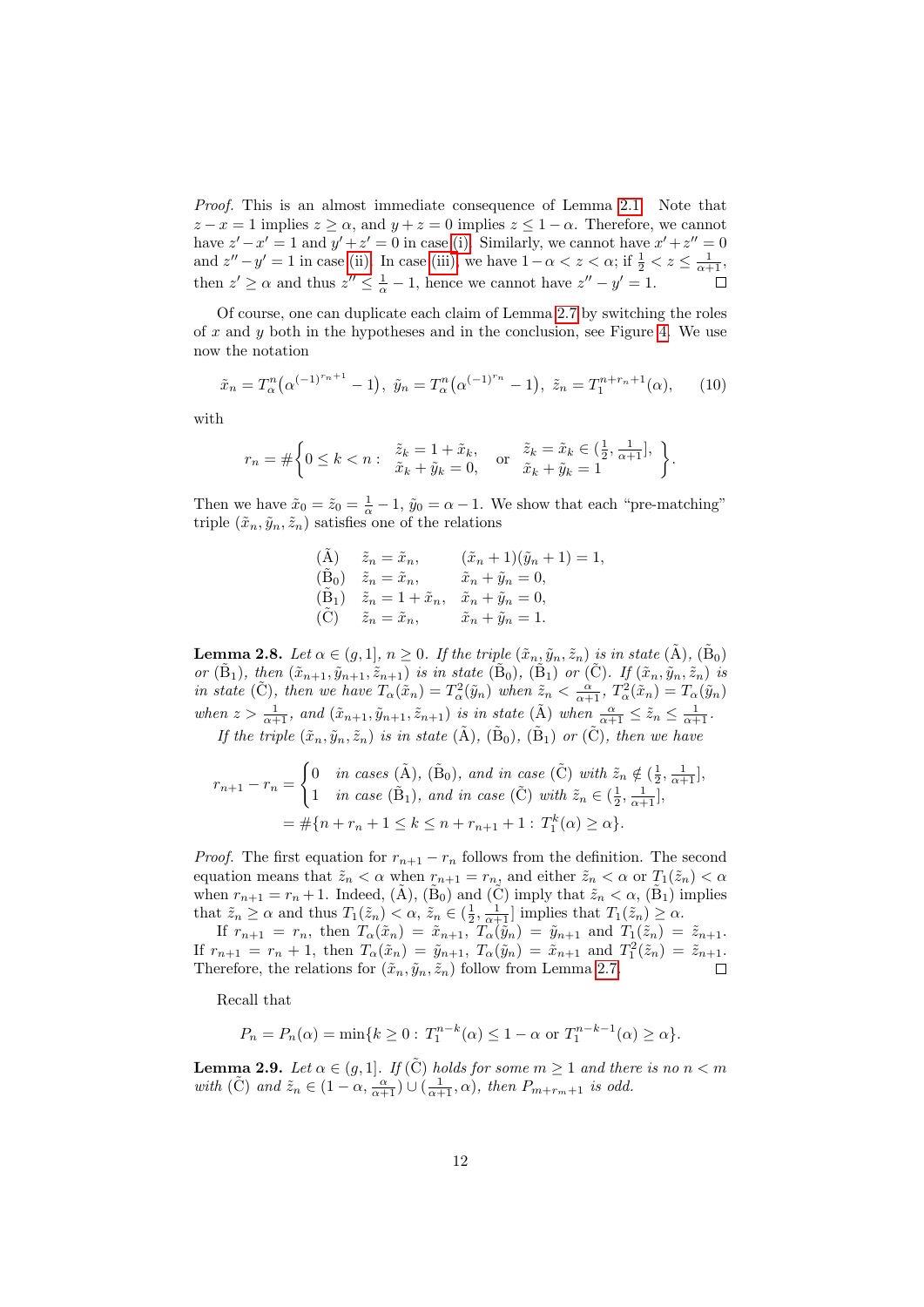*Proof.* Let  $z_n = T_1^n(\alpha)$  for  $n \geq 0$ . Since  $(\tilde{C})$  holds for  $n = m$ , we have  $\tilde{z}_m =$  $z_{m+r_m+1} > 1 - \alpha$  and  $(\tilde{A})$ ,  $(\tilde{B}_0)$  or  $(\tilde{B}_1)$  for  $n = m - 1$ . In case  $(\tilde{B}_0)$ , we have  $\tilde{z}_{m-1} = z_{m+r_{m-1}+1} = z_{m+r_m} \leq 1 - \alpha$ , thus  $P_{m+r_m+1} = 1$ . In case  $(\tilde{B}_1)$ , we have  $\tilde{z}_{m-1} = z_{m+r_{m-1}+1} = z_{m+r_m-1} \ge \alpha$  and so  $z_{m+r_m} < \alpha$ , thus  $P_{m+r_m+1} = 1$ . Assume now that  $(A)$  holds for  $n = m-1$ . Then we have  $\tilde{z}_{m-1} =$  $z_{m+r_{m-1}+1} = z_{m+r_m} < \alpha$ , thus  $P_{m+r_m+1} \ge 1$ , and (C) holds for  $n = m - 2$ . If  $\frac{1}{2} < \tilde{z}_{m-2} \le \frac{1}{\alpha+1}$ , then  $z_{m+r_m-1} \ge \alpha$ , thus  $P_{m+r_m+1} = 1$ . If  $\frac{\alpha}{\alpha+1} \le \tilde{z}_n \le \frac{1}{2}$ , then  $P_{m+r_m+1} = 1$  or  $P_{m+r_m+1} = P_{m+r_m-1} + 2 = P_{m-2+r_{m-2}+1} + 2$ . As (C) holds for  $n = m-2$ , we obtain inductively that  $P_{m+r_m+1}$  is odd. holds for  $n = m - 2$ , we obtain inductively that  $P_{m+r_m+1}$  is odd.

We can now prove that the sets in  $(4)$  and  $(6)$  are equal; we also obtain an alternative statement of [\(6\)](#page-4-6).

#### <span id="page-12-0"></span>Lemma 2.10. We have

$$
\tilde{\mathcal{E}} = \left\{ \alpha \in [g, 1] : T_1^n(\alpha) \notin \left( \frac{1}{\alpha + 1}, \alpha \right) \text{ for all } n \ge 2 \text{ and } T_1^n(\alpha) \notin \left( 1 - \alpha, \frac{\alpha}{\alpha + 1} \right) \text{ for all } n \ge 2 \text{ such that } P_n \text{ is odd} \right\}
$$

$$
= \left\{ \alpha \in [g, 1] : T_1^n(\alpha) \notin \left( 1 - \alpha, \frac{\alpha}{\alpha + 1} \right) \cup \left( \frac{1}{\alpha + 1}, \alpha \right) \text{ for all } n \ge 2 \text{ such that } P_n \text{ is odd} \right\}.
$$

*Proof.* Let  $x_n, y_n$  be as in [\(8\)](#page-7-3),  $z_n = T_1^n(\alpha)$ , and  $\tilde{x}_n, \tilde{y}_n, \tilde{z}_n$  as in [\(10\)](#page-11-0). Then the unordered pair  $\{x_n, y_n\}$  is equal to  $\{\tilde{x}_n, \tilde{y}_n\}$  for all  $n \geq 0$ .

Suppose first that  $\max(x_m, y_m) > \frac{1}{\alpha+1}$  for some  $m \geq 0$ , and let m be minimal with this property. Then  $\tilde{x}_m + \tilde{y}_m = x_m + y_m = 1$  by Lemma [2.2,](#page-7-0) thus  $(\tilde{C})$ holds for  $n = m$  and  $\tilde{z}_m \in (1 - \alpha, \frac{\alpha}{\alpha + 1}) \cup (\frac{1}{\alpha + 1}, \alpha)$ . By Lemma [2.9,](#page-11-1)  $P_{m+r_m+1}$  is odd. Therefore, the sets on the right hand side are contained subsets of  $\mathcal{E}$ .

For the opposite inclusions, assume that, for some  $n \geq 2$ ,  $\frac{1}{\alpha+1} < z_n < \alpha$ , or  $1-\alpha < z_n < \frac{\alpha}{\alpha+1}$  and  $P_n$  is odd, and let n be minimal with this property. Then there is some  $m \ge 1$  such that  $n = m + r_m + 1$ , i.e.,  $z_n = \tilde{z}_m$ . Indeed, if there was no such m, then we had  $n = m + r_m + 2$  and  $r_{m+1} - r_m = 1$  for some m. Then  $(\tilde{B}_1)$  would hold for  $m$ , or  $(\tilde{C})$  would hold for  $m$  and  $\frac{1}{2} < \tilde{z}_m \leq \frac{1}{\alpha+1}$ . We cannot have  $\frac{1}{2} < \tilde{z}_m \leq \frac{1}{\alpha+1}$  since this would imply  $T_1(\tilde{z}_m) = z_n \geq \alpha$ . In case  $(\tilde{B}_1)$  for m, we have  $\tilde{z}_m \ge \alpha$  and  $T_1(\tilde{z}_m) = z_n \le \frac{1}{\alpha} - 1 < \frac{1}{\alpha+1}$ , thus  $P_n = 0$ , also contradicting the assumptions on  $z_n$ . Therefore, we have  $z_n = \tilde{z}_m$ .

If  $\frac{1}{\alpha+1} < \tilde{z}_m < \alpha$ , then we have  $(\tilde{C})$  for  $m$ , thus  $\tilde{x}_m = \tilde{z}_m$ , hence  $\alpha \notin \tilde{\mathcal{E}}$ . If  $1 - \alpha < \tilde{z}_m < \frac{\alpha}{\alpha + 1}$ , then we have  $(\tilde{A})$  or  $(\tilde{C})$  for *m*. In case  $(\tilde{C})$ , we have  $\tilde{y}_m = 1 - \tilde{z}_m > \frac{1}{\alpha+1}$ , hence  $\alpha \notin \tilde{\mathcal{E}}$ . Suppose finally that  $(\tilde{A})$  holds for m and  $P_n$  is odd. Then we have  $(\tilde{C})$  for  $m-1$ , with  $\frac{\alpha}{\alpha+1} \leq \tilde{z}_{m-1} \leq \frac{1}{2}$  because  $P_n \neq 0$ . Then  $P_{m-1+r_{m-1}+1} = P_{m+r_m} = P_{n-1}$  is odd by Lemma [2.9;](#page-11-1) since  $P_n = P_{n-1} + 1$ , this contradicts that  $P_n$  is odd. Therefore,  $\tilde{\mathcal{E}}$  is contained in the sets on the right hand side. Г

Proof of Theorem [1.3.](#page-4-0) In the proof of Theorem [1.4](#page-4-1) we have already shown that  $\mathcal{E} \cap [q, 1] = \tilde{\mathcal{E}}$ . By Lemmas [2.6](#page-9-4) and [2.10,](#page-12-0) we obtain the other equations.  $\Box$ 

We can also describe the matching exponents and matching intervals in terms of regular continued fractions. Here, the pseudocenter of an interval denotes the rational number with smallest denominator contained in the interval. We write  $\overline{a_1, \ldots, a_n}$  for the periodic sequence  $a_1, a_2, \ldots$  with  $a_{i+n} = a_i$  for all  $i \geq 1$ .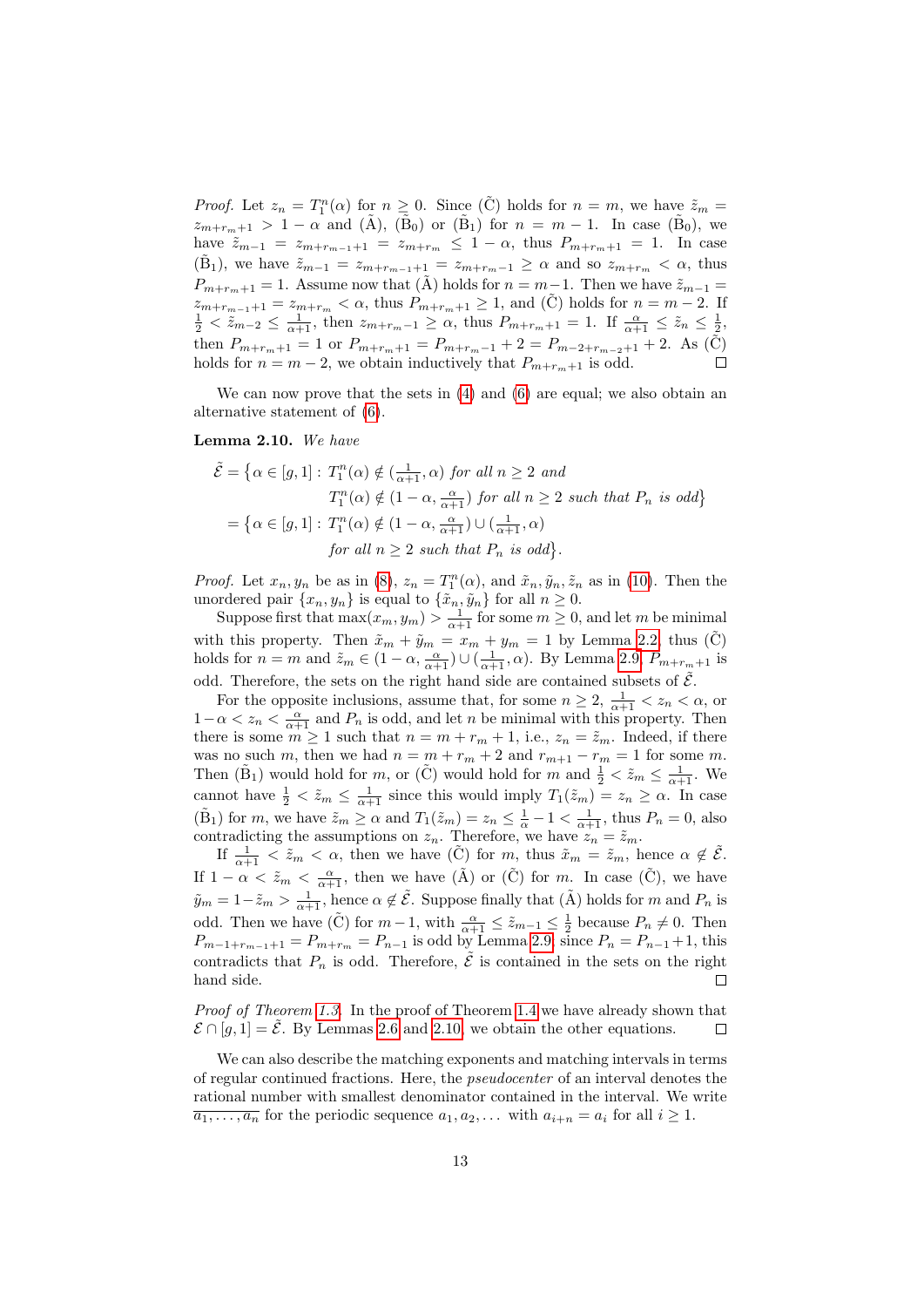**Proposition 2.11.** Let  $\alpha = [0; 1, a_2, a_3, \ldots] \in (g, 1] \setminus \mathcal{E}$ . Let  $n \geq 2$  be minimal such that  $1 - \alpha < T_1^n(\alpha) < \frac{\alpha}{\alpha + 1}$  and  $P_n(\alpha)$  is odd, or  $\frac{1}{\alpha + 1} < T_1^n(\alpha) < \alpha$ . Then the matching interval containing  $\alpha$  has the endpoints

 $\int [0; 1, a_2, \ldots, a_n, 2] \text{ and } [0; 1, a_2, a_3, \ldots, a_n, a_2+1] \text{ if } 1 - \alpha < T_1^n(\alpha) < \frac{\alpha}{\alpha+1},$  $[0; \overline{1, a_2, \ldots, a_n}]$  and  $[0; \overline{1, a_2, \ldots, a_n, 1}]$  if  $\frac{1}{\alpha+1} < T_1^n(\alpha) < \alpha$ ,

the matching exponents

$$
\begin{cases} M = N - 2 = n - R_n & \text{if } (-1)^{R_n} \left( T_1^n(\alpha) - \frac{1}{2} \right) > 0, \\ M = N = n - R_n + 1 & \text{if } (-1)^{R_n} \left( T_1^n(\alpha) - \frac{1}{2} \right) < 0, \end{cases}
$$

with  $R_n = \#\{1 \leq k < n : T_1^k(\alpha) \geq \alpha\}$ , and the pseudocenter

$$
\begin{cases} [0; 1, a_2, \dots, a_n, 2, a_2, \dots, a_L, 1] & \text{if } 1 - \alpha < T_1^n(\alpha) < \frac{\alpha}{\alpha + 1}, \\ [0; 1, a_2, \dots, a_n, 1, a_2, \dots, a_L, 2] & \text{if } \frac{1}{\alpha + 1} < T_1^n(\alpha) < \alpha, \end{cases}
$$

with  $L = \min\{k \geq 1 : a_{k+1} \neq 1\}.$ 

Proof. Let us first prove the formulae for the matching exponents. From the proof of Lemma [2.10,](#page-12-0) we know that  $n = m + r_m + 1$  for some  $m \geq 0$ , with  $\tilde{x}_m = \tilde{z}_m$  and  $\tilde{y}_m + \tilde{z}_m = 1$ , thus by Lemma [2.8](#page-11-2) we find  $T_\alpha(\tilde{x}_m) = T_\alpha^2(\tilde{y}_m)$ when  $1 - \alpha < z_n < \frac{\alpha}{\alpha+1}$ ,  $T_\alpha^2(\tilde{x}_m) = T_\alpha(\tilde{y}_m)$  when  $\frac{1}{\alpha+1} < z_n < \alpha$ . We have  $\tilde{x}_m = x_m$ ,  $\tilde{y}_m = y_m$  if  $r_m$  is even,  $\tilde{x}_m = y_m$ ,  $\tilde{y}_m = x_m$  if  $r_m$  is odd. Therefore the matching exponents are  $M = N = m + 2$  if  $r_m$  is even and  $z_n < \frac{\alpha}{\alpha + 1} \leq 1/2$ , or if  $r_m$  is odd and  $z_n > \frac{1}{\alpha+1} \ge 1/2$ , i.e., when  $(-1)^{r_m}(z_n - \frac{1}{2}) < 0$ . Similarly, the matching exponents are  $M = m + 1$ ,  $N = m + 3$ , when  $(-1)^{r_m}(z_n - \frac{1}{2}) > 0$ . By Lemma [2.8,](#page-11-2) we have

$$
r_m = r_m - r_0 = \# \{ 1 \le k \le m + r_m : T_1^k(\alpha) \ge \alpha \} = R_n,
$$

thus  $n = m + R_n + 1$ . This gives the formulae for the matching exponents.

For the endpoints of the intervals, Proposition [2.3](#page-8-0) implies that we have to determine  $\tilde{\alpha}$  with the same first n partial quotients as  $\alpha$  and  $T_1^n(\tilde{\alpha}) = \tilde{\alpha}$ ,  $T_1^n(\tilde{\alpha}) = \frac{1}{\tilde{\alpha}+1}$ ,  $T_1^n(\tilde{\alpha}) = \frac{\tilde{\alpha}}{\tilde{\alpha}+1}$ ,  $T_1^n(\tilde{\alpha}) = 1 - \tilde{\alpha}$  respectively. Since

<span id="page-13-0"></span>
$$
\frac{1}{\alpha+1} = [0; 1, 1, a_2, a_3, \ldots], \quad \frac{\alpha}{\alpha+1} = \frac{1}{1+\frac{1}{\alpha}} = [0; 2, a_2, a_3, \ldots],
$$
  

$$
1 - \alpha = \frac{1}{1+\frac{1}{\frac{1}{\alpha}-1}} = [0; a_2+1, a_3, a_4, \ldots],
$$
 (11)

we have

$$
T_1^n([0; \overline{1, a_2, \ldots, a_n}]) = [0; \overline{1, a_2, \ldots, a_n}],
$$
  
\n
$$
T_1^n([0; \overline{1, a_2, \ldots, a_n, 1}]) = [0; \overline{1, 1, a_2, \ldots, a_n}] = \frac{1}{[0; \overline{1, a_2, \ldots, a_n, 1}] + 1},
$$
  
\n
$$
T_1^n([0; 1, \overline{a_2, \ldots, a_n, 2}]) = [0; \overline{2, a_2, \ldots, a_n}] = \frac{[0; 1, \overline{a_2, \ldots, a_n, 2}]}{[0; 1, \overline{a_2, \ldots, a_n, 2}] + 1},
$$
  
\n
$$
T_1^n([0; 1, a_2, \overline{a_3, \ldots, a_n, a_2 + 1}]) = [0; \overline{a_2 + 1, a_3, \ldots, a_n}]
$$
  
\n
$$
= 1 - [0; 1, a_2, \overline{a_3, \ldots, a_n, a_2 + 1}].
$$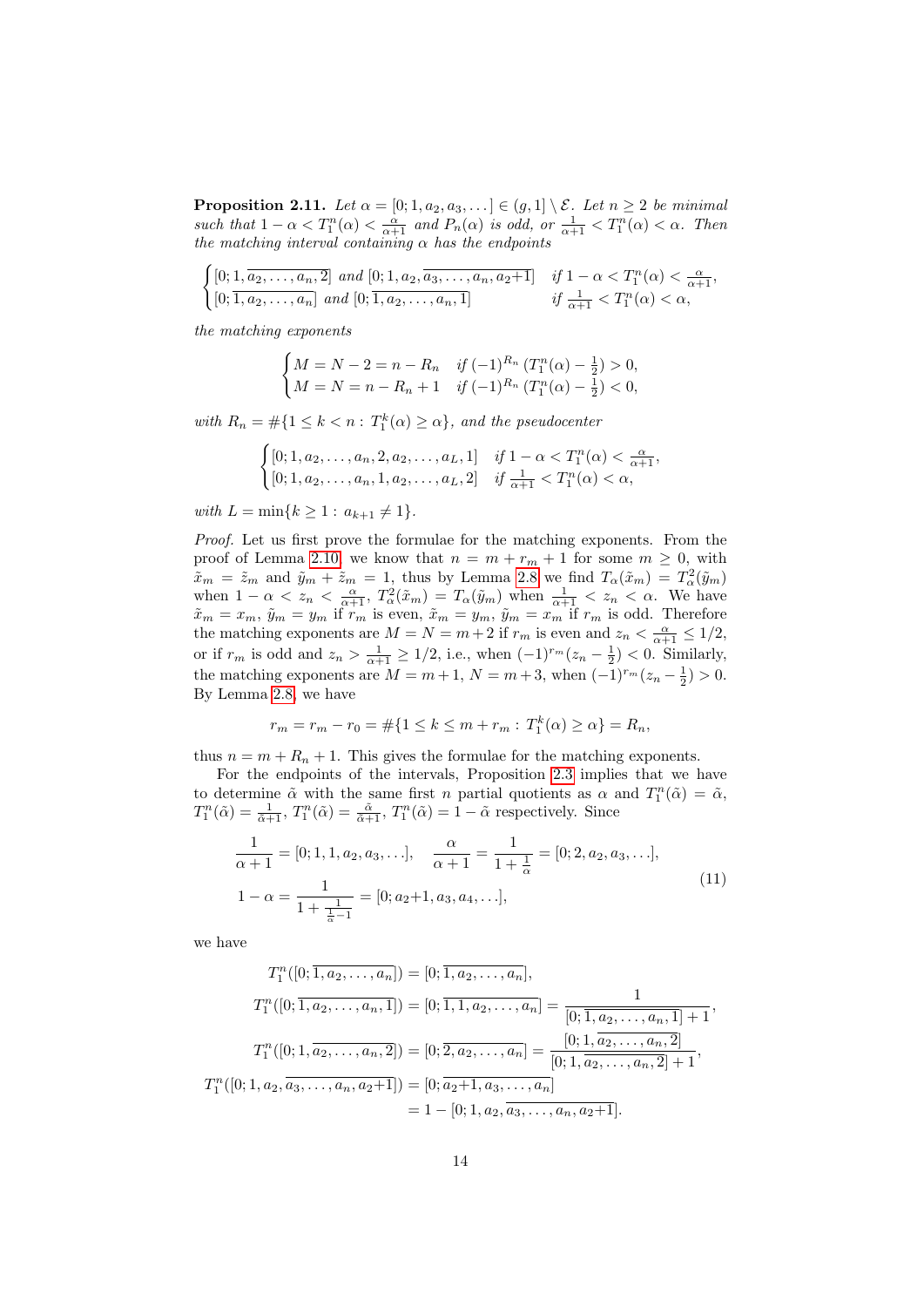If  $\frac{1}{\alpha+1} < T_1^n(\alpha) < \alpha$ , then the regular continued fraction expansion of any  $\tilde{\alpha}$ in the matching interval starts with  $1, a_2, \ldots, a_n, 1, a_2, \ldots, a_L$ . Note that  $L < n$ and L is odd since  $\alpha > g$ . Therefore, we have

$$
[0; 1, a_2, \dots, a_L, 1] < [0; \overline{1, 1, a_2, \dots, a_n}] < [0; 1, a_2, \dots, a_L, 2] \\
&< [0; \overline{1, a_2, \dots, a_n}] < [0; 1, a_2, \dots, a_L],
$$

which implies that  $[0; 1, a_2, \ldots, a_n, 1, a_2, \ldots, a_L, 2]$  is the rational number with smallest denominator in the matching interval of  $\alpha.$ 

Let now  $1-\alpha < T_1^n(\alpha) < \frac{\alpha}{\alpha+1}$ . If  $a_2 = 1$ , then the regular continued fraction expansion in the matching interval starts with  $1, a_2, \ldots, a_n, 2, a_3, \ldots, a_L$ . Since

$$
[0; 2, a_3, \dots, a_L] < [0; \overline{2, a_3, \dots, a_n}] < [0; 2, a_3, \dots, a_L, 2] \\
= [0; 2, a_2, \dots, a_L, 1] < [0; \overline{2, a_2, \dots, a_n}] < [0; 2, a_2, \dots, a_L],
$$

the pseudocenter is  $[0; 1, a_2, \ldots, a_n, 2, a_2, \ldots, a_L, 1]$ . If  $a_2 \geq 2$ , then  $L = 1$  and

$$
0 < [0; \overline{a_2+1, a_3, \ldots, a_n}] < [0; 3] = [0; 2, 1] < [0; \overline{2, a_2, \ldots, a_n}] < [0; 2],
$$

thus the pseudocenter is  $[0; 1, a_2, \ldots, a_n, 2, 1]$ .

$$
\Box
$$

## <span id="page-14-0"></span>3 Dimensional results for  $\mathcal E$

Now that we established several characterisations of  $\mathcal E$  we will focus on dimensional results of  $\mathcal E$  in this section. We make use of two sets and the following proposition.

<span id="page-14-2"></span>**Proposition 3.1.** Let us consider the sets<sup>[5](#page-14-1)</sup>

$$
H_n = \{x \in [0, 1] : x = [0; a_1, a_2, \ldots] \text{ such that } a_k \ge n \text{ for all } k \ge 1\},\
$$
  

$$
C_n = \{x \in [0, 1] : x = [0; a_1, a_2, \ldots] \text{ and } a_k a_{k+1} \cdots a_{k+n-1} \ne 1 \text{ for all } k \ge 1\},
$$

where  $[0; a_1, a_2, \ldots]$  denotes the regular continued fraction. For these sets we have  $\dim_H(H_n) > \frac{1}{2}$ ,  $\dim_H(C_n) < 1$ , and  $\lim_{n \to \infty} \dim_H(C_n) = 1$ .

*Proof.* In [\[Goo41\]](#page-18-9) it is shown that  $\dim_H(H_n) > \frac{1}{2} + \frac{1}{2 \log(n+2)}$  for  $n > 20$ . Since  $H_{n+1} \subset H_n$  we find that  $\dim_H(H_n) > \frac{1}{2}$  for all  $n \in \mathbb{N}$ .

Let  $BAD(g) = \{x \in [0,1] : g \notin \overline{\{T_1^k(x) : k \in \mathbb{N}\}}\}.$  Then [\[HY14\]](#page-18-10) gives us that  $BAD(g)$  is  $(\alpha=1/2)$ -winning in the sense of Schmidt and therefore it has Hausdorff dimension 1. On the other hand, it is not difficult to check that  $BAD(g)=\bigcup_{n}C_{n}$  and since  $C_{n}$  is an increasing sequence of sets we get

$$
1 = \sup_{n} \dim_{H}(C_{n}) = \lim_{n \to \infty} \dim_{H}(C_{n}).
$$

To prove that  $\dim_H(C_n) < 1$ , let us point out that  $C_n \subset K_n$  where

 $K_n := \{x \in [0,1] : x = [0;a_1,a_2,\ldots] \text{ and } a_{kn+1} \cdots a_{kn+n} \neq 1 \text{ for all } k \geq 0\}.$ 

It is then sufficient to show that  $\dim_H(K_n) < 1$  for all  $n \geq 1$ .

<span id="page-14-1"></span><sup>&</sup>lt;sup>5</sup>The sets  $H_n$  are sometimes referred to as *high type* numbers.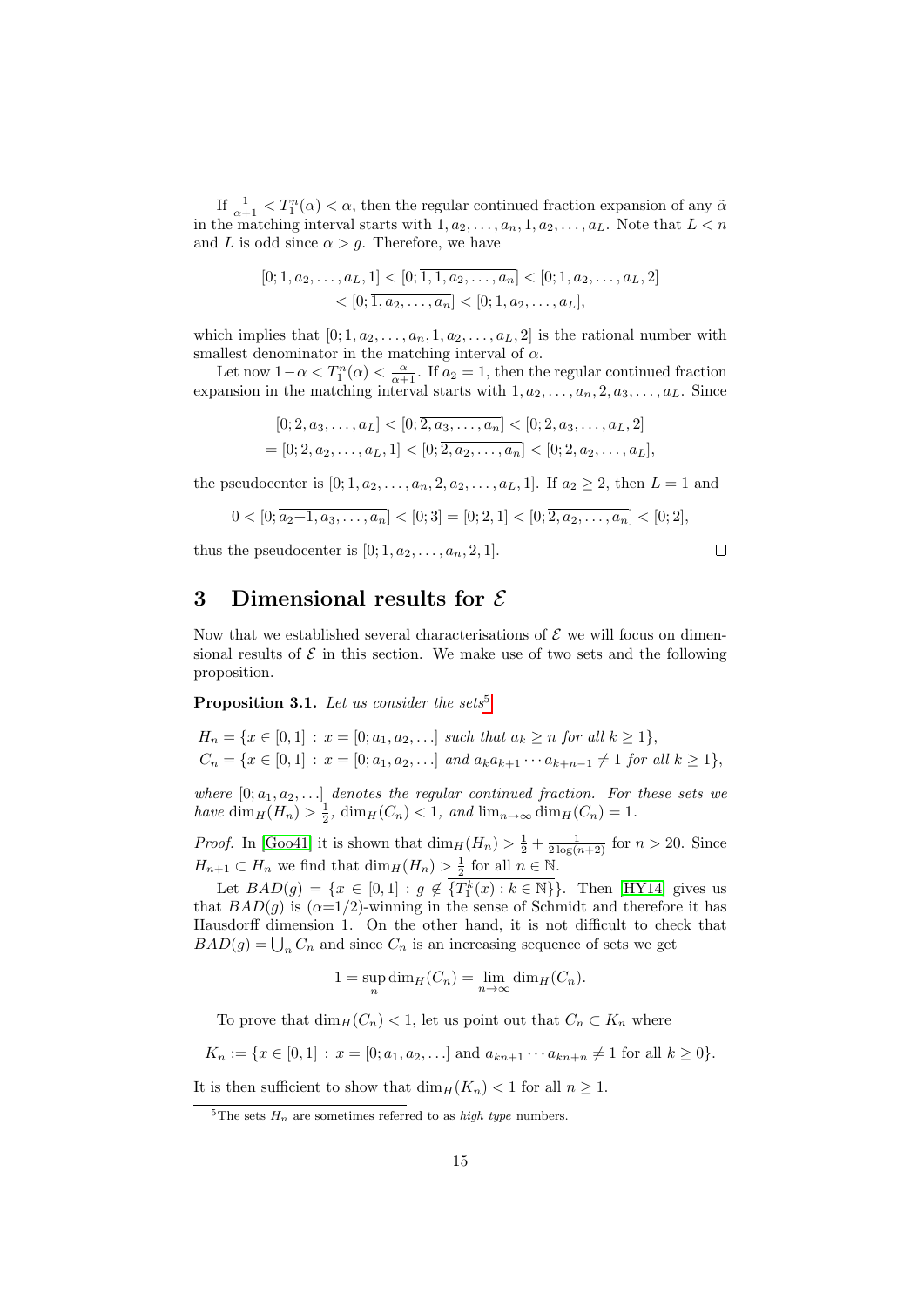Note that the set  $K_n$  can be easily described in terms of the map  $T := T_1^n$ , which is a map with countable many full branches; indeed,  $K_n$  is the set of points whose iterates under  $T$  never enter the domain of the branch of  $T$  containing the fixed point g, i.e., the interval between  $F_{n-1}/F_n$  and  $F_n/F_{n+1}$ , where  $F_n$ are the Fibonacci numbers  $F_0 = F_1 = 1, F_{n+1} = F_n + F_{n-1}$ .

Equivalently the set  $K_n$  can also be described as the limit set of an Iterated Function System induced by the family  $\mathcal{S}'$  of all but one inverse branches of  $T$ ; this setting allows us to use Theorem 4.7 of [\[MU96\]](#page-18-11) to conclude that the Hausdorff dimension of the limit set  $K_n$  induced by the family  $\mathcal{S}'$  is strictly smaller than the dimension of the IFS generated by the family  $\mathcal S$  of all inverse branches of T, yielding that  $\dim_H(K_n) < 1$ ; for a more detailed discussion of the general results of [\[MU96\]](#page-18-11) in the setting of continued fractions we also suggest the paper [\[MU99\]](#page-18-12).  $\Box$ 

We can now prove Theorem [1.5.](#page-4-2)

*Proof of Theorem [1.5.](#page-4-2)* Define  $f_a : [0,1] \rightarrow [0,1]$  by  $f_a(x) = \frac{1}{a+x}$  with  $a \in \mathbb{N}$ , and let  $\alpha \in \hat{C}_n := f_1^{2n+3} \circ f_2(C_{2n+1})$ . Then the RCF expansion of  $\alpha$  starts with exactly  $2n + 3$  ones and has no other occurrence of  $2n + 1$  consecutive ones. Therefore, we have  $\alpha \in (g, 1)$ . Suppose that  $\alpha \notin \mathcal{E}$ . Then we have by Theorem [1.3](#page-4-0) some  $k \geq 2$  such that  $T_1^k(\alpha) \in (\frac{1}{1+\alpha}, \alpha) \cup (1-\alpha, \frac{\alpha}{1+\alpha})$ . This implies that  $T_1^{k+1}(\alpha) \in (T_1(\alpha), \alpha) \cup (T_1(\alpha), T_1^2(\alpha))$ , hence the RCF expansion of  $T_1^{k+1}(\alpha)$  starts with  $2n+1$  ones, contradicting that  $\alpha \in \hat{C}_n$ . Hence we have

$$
\hat{C}_n \subset \mathcal{E} \cap [g,1].
$$

Since  $f_a$  is bi-Lipschitz for all  $a \in \mathbb{N}$ , the same is true for any finite composition of these maps. Since bi-Lipschitz maps preserve the Hausdorff dimension, we have  $\dim_H(\tilde{C}_n) = \dim_H(C_{2n+1})$ . Then it follows from Proposition [3.1](#page-14-2) that

$$
\dim_H(\mathcal{E}) \ge \dim_H\left(\bigcup_{n\ge 1}\hat{C}_n\right) = \sup_{n\ge 1}\dim_H(\hat{C}_n) = \sup_{n\ge 1}\dim_H(C_{2n+1}) = 1,
$$

thus  $\dim_H(\mathcal{E}) = 1$ . For any  $\delta > 0$ , we have that  $\hat{C}_n \subset (g, g + \delta)$  for all sufficiently large *n*, and so  $\dim_H(\mathcal{E} \cap (g, g + \delta)) = 1$ .

Let now *n* be such that  $\frac{F_{2n}}{F_{2n+1}} \leq g + \delta$ . For  $\alpha \in \mathcal{E} \cap (g + \delta, 1)$ , we have  $T_1^k(\alpha) \notin (\frac{1}{1+\alpha}, \alpha)$  for all  $k \geq 0$ , hence the RCF expansion of  $\alpha$  contains no  $2n+1$  consecutive ones, thus  $\mathcal{E} \cap (g+\delta, 1) \subset C_{2n+1}$ . By Proposition [3.1,](#page-14-2) this implies that  $\dim_H(\mathcal{E} \cap (g + \delta, 1)) < 1$ . Г

To get results on the Hausdorff dimension around a point  $b \in \mathcal{E} \cap \mathbb{Q}$  we need more insight in the behavior around such a point. We establish this with the following lemma.

<span id="page-15-0"></span>**Lemma 3.2.** If  $\alpha_0 \in \mathcal{E} \cap \mathbb{Q} \cap (g,1)$  has RCF expansion  $\alpha_0 = [0;1,a_2,...,a_k]$ , then there is a  $c \in \mathbb{N}$  such that  $[0; 1, a_2, ..., a_k, c, c_1, c_2, ...] \in \mathcal{E}$  for all finite or infinite sequences  $c_1, c_2, \ldots$  with  $c_j \geq a_2 + 1$  for all  $j \geq 1$ .

*Proof.* Let  $\alpha_0 \in \mathcal{E} \cap \mathbb{Q} \cap (g,1]$  and  $\alpha = [0;1,a_2,...,a_k,c,c_1,c_2,...]$  with  $c =$  $\max(a_2, \ldots, a_k) + 2, c_j \ge a_2 + 2$  for all  $j \ge 1$ . By Theorem [1.3,](#page-4-0) we have to show that  $T_1^j(\alpha) \notin (\frac{1}{1+\alpha}, \alpha)$  for all  $j \ge 2$  and  $T_1^j(\alpha) \notin (1-\alpha, \frac{\alpha}{1+\alpha})$  for all  $j \ge 2$  such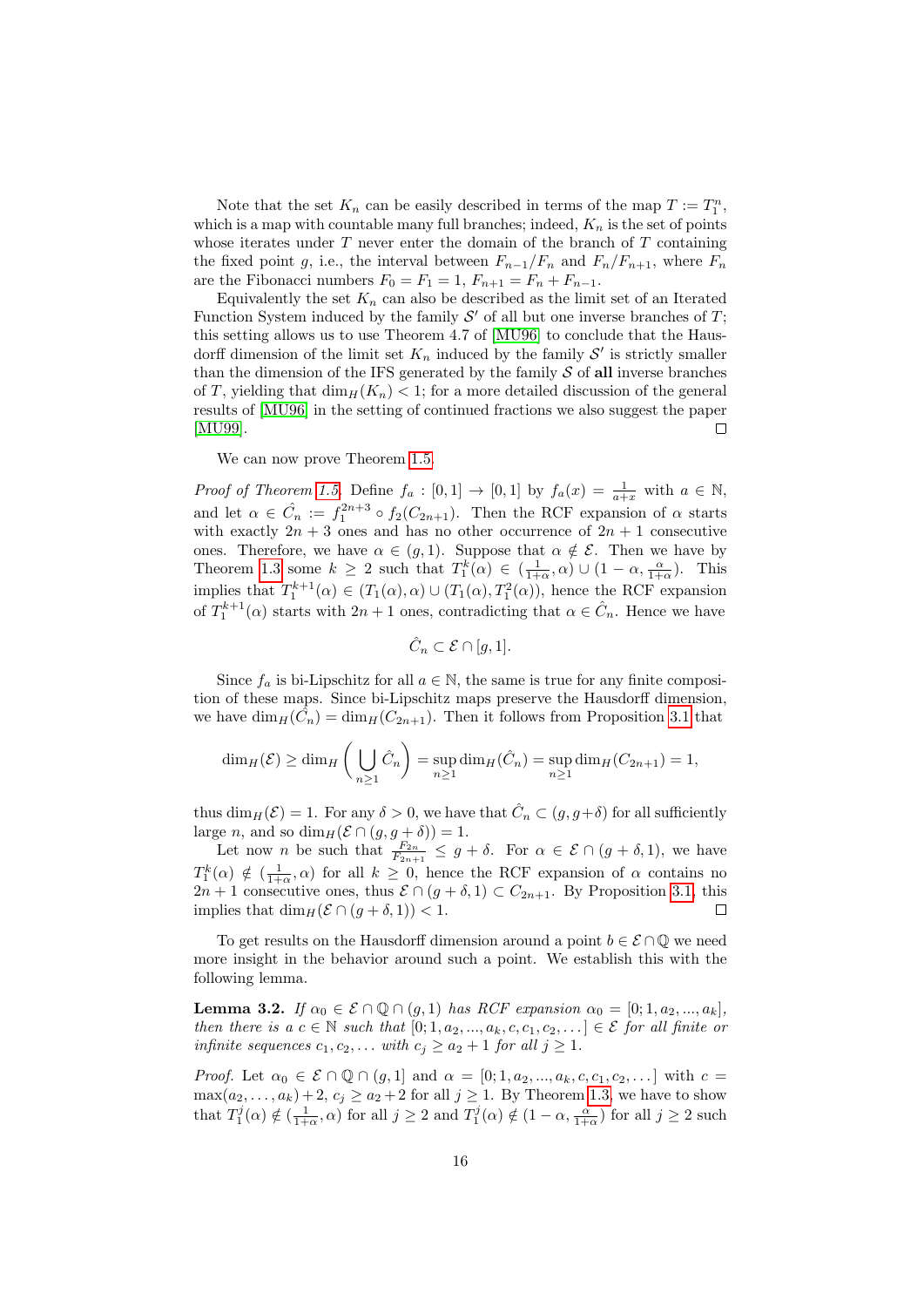that  $P_j(\alpha)$  is odd. By [\(11\)](#page-13-0), we have  $T_1^j(\alpha) \leq \frac{1}{a_2+2} \leq 1-\alpha$  for all  $j \geq k$ . For  $j < k$ , we get from  $\max(a_2, \ldots, a_k) < c < \infty$  that  $T_1^j(\alpha) \in (\frac{1}{1+\alpha}, \alpha)$  if and only if  $T_1^j(\alpha_0) \in \left(\frac{1}{1+\alpha_0},\alpha_0\right), T_1^j(\alpha) \notin \left(1-\alpha,\frac{\alpha}{1+\alpha}\right)$  if and only if  $T_1^j(\alpha_0) \notin \left(1-\alpha_0,\frac{\alpha}{1+\alpha_0}\right)$ , and  $P_j(\alpha) = \tilde{P}_j(\alpha_0)$ . Therefore,  $\alpha_0 \in \mathcal{E}$  implies that  $\alpha \in \mathcal{E}$ .

Now Theorem [1.6](#page-4-3) follows almost directly.

*Proof of Theorem [1.6.](#page-4-3)* The fact that there are infinitely many rationals in  $\mathcal E$  is given by the fact that  $\frac{n-1}{n} \in \mathcal{E}$  for all  $n \geq 3$ . Furthermore,  $\mathcal{E} \cap \mathbb{Q} \cap (g, 1]$  has no isolated points since in the proof Lemma [3.2](#page-15-0) one can take c arbitrarily large. For the dimensional result, we reason as follows. The composition  $f_{a_1} \circ \ldots \circ f_{a_k}$  is bi-Lipschitz. Furthermore, from Lemma [3.2](#page-15-0) it follows that  $f_{a_1} \circ \ldots \circ f_{a_k}(H_n) \subset \mathcal{E}$ for all sufficiently large n. Using Proposition [3.1,](#page-14-2) the theorem now follows.  $\Box$ 

### 4 Remarks and open questions

- 1. Using the techniques of  $[Tio14]$  one can prove that the entropy is Hölder continuous also for the family (TI); it is natural to ask whether it is Lipschitz continuous. Let us mention that the answer to this question is negative for the cases (N) and (KU), but this is due to the failure of the Lipschitz property at points accumulated by matching intervals with arbitrarily high matching index.
- 2. Is the entropy weakly decreasing on  $[g, 1]$ ? We believe the answer is affirmative, but we cannot rule out some devil staircase pathology (unless we prove that the entropy is Lipschitz, or at least absolutely continuous). Recently Nakada [\[Nak19\]](#page-18-13) proved that the entropy in case (N) attains its maximum on the central plateau, the same methods might be useful to deal also with this question.
- 3. Can one characterize the isolated points of  $\mathcal{E}$ ? The set  $\mathcal{E}$  certainly contains countable many isolated points, for instance for each  $a \geq 2$  the value  $\gamma_a :=$  $[0;\overline{1,a},\overline{1}]$  is the separating element between the two adjacent matching intervals  $(\beta_a, \gamma_a)$  and  $(\gamma_a, \eta_a)$  with  $\beta_a := [0; \overline{1, a, 1, 1, a}]$  and  $\eta_a := [0; \overline{1, a}]$ . But is there some countable chain of adjacent intervals as it was observed for the family  $(N)$  (see §3.3 in [\[CT12\]](#page-17-1))?
- 4. Are there non isolated points of  $\mathcal E$  at which the local Hausdorff dimension of  $\mathcal E$  falls in the open interval  $(0, 1/2)$ ?
- 5. Let  $\mathcal{E}_0$  denote the non isolated points of  $\mathcal{E}$ ; by Theorem [1.6](#page-4-3) we know that  $\mathcal{E} \cap \mathbb{Q} \subset \mathcal{E}_0$ ; is it true that  $\mathcal{E} \cap \mathbb{Q} = \mathcal{E}_0$ ? We think that the answer to this last question is affirmative (which, by Theorem [1.6,](#page-4-3) would imply that the answer to the previous question is negative).

## Acknowledgements

The first author acknowledges the support of MIUR PRIN Project Regular and stochastic behavior in dynamical systems nr. 2017S35EHN and of the GNAMPA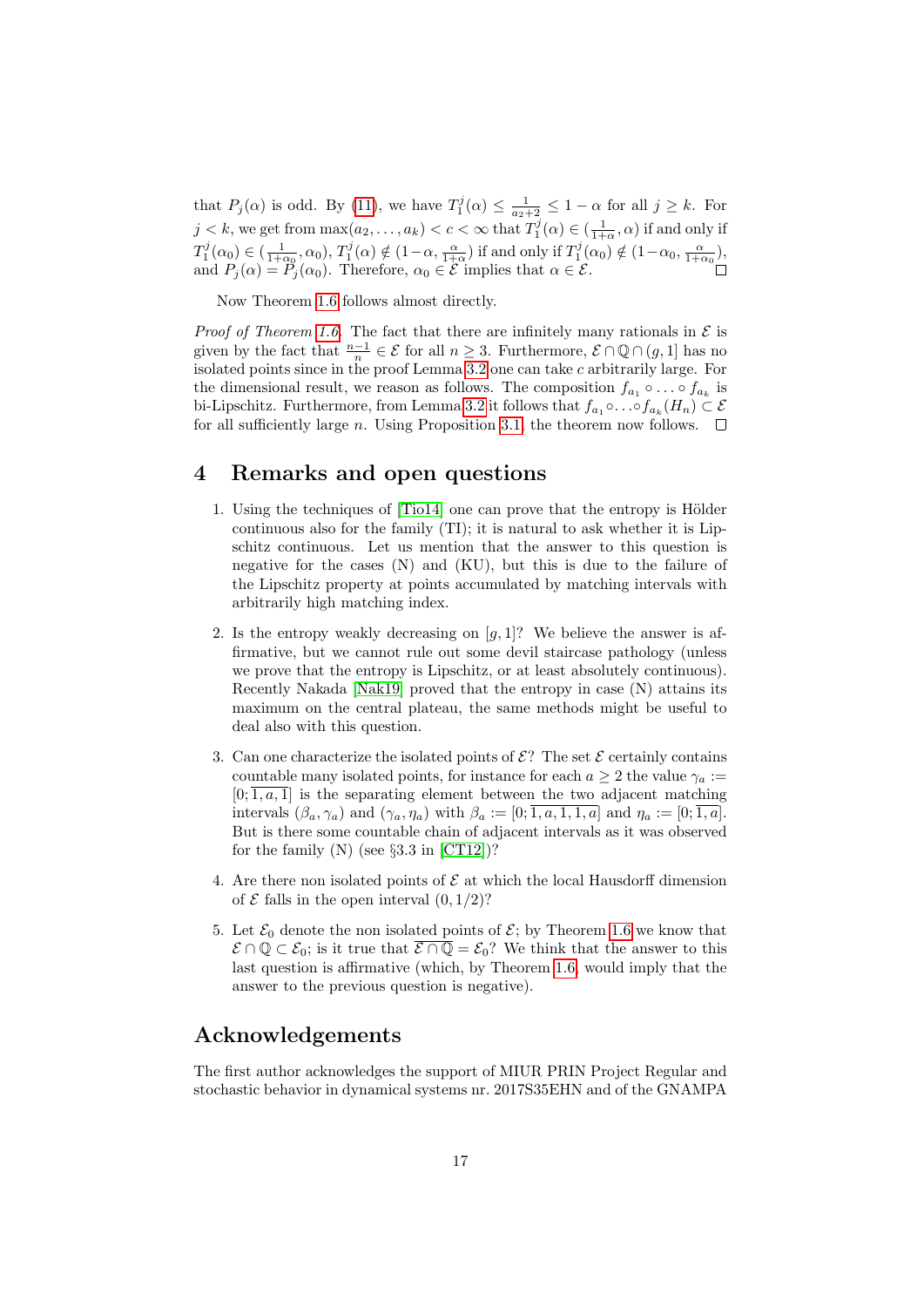group of the "Istituto Nazionale di Alta Matematica" (INdAM). The third author was supported by the Agence Nationale de la Recherche through the project Codys (ANR–18–CE40–0007).

### References

- <span id="page-17-4"></span>[BCIT13] Claudio Bonanno, Carlo Carminati, Stefano Isola, and Giulio Tiozzo. Dynamics of continued fractions and kneading sequences of unimodal maps. Discrete Contin. Dyn. Syst., 33(4):1313–1332, 2013.
- <span id="page-17-9"></span>[BCK17] Henk Bruin, Carlo Carminati, and Charlene Kalle. Matching for generalised  $\beta$ -transformations. *Indag. Math.* (N.S.), 28(1):55–73, 2017.
- <span id="page-17-8"></span>[BCMP19] Henk Bruin, Carlo Carminati, Stefano Marmi, and Alessandro Profeti. Matching in a family of piecewise affine maps. Nonlinearity, 32(1):172–208, 2019.
- <span id="page-17-0"></span>[BDV02] Jérémie Bourdon, Benoit Daireaux, and Brigitte Vallée. Dynamical analysis of  $\alpha$ -Euclidean algorithms. J. Algorithms, 44(1):246–285, 2002. Analysis of algorithms.
- <span id="page-17-7"></span>[BSORG13] V. Botella-Soler, J. A. Oteo, J. Ros, and P. Glendinning. Lyapunov exponent and topological entropy plateaus in piecewise linear maps. J. Phys. A, 46(12):125101, 26, 2013.
- <span id="page-17-3"></span>[CIT18] Carlo Carminati, Stefano Isola, and Giulio Tiozzo. Continued fractions with  $SL(2, Z)$ -branches: combinatorics and entropy. Trans. Amer. Math. Soc., 370(7):4927–4973, 2018.
- <span id="page-17-6"></span>[CKS20] Kariane Calta, Cor Kraaikamp, and Thomas A. Schmidt. Synchronization is full measure for all  $\alpha$ -deformations of an infinite class of continued fractions. Ann. Sc. Norm. Super. Pisa Cl. Sci. (5), 20(3):951–1008, 2020.
- <span id="page-17-1"></span>[CT12] Carlo Carminati and Giulio Tiozzo. A canonical thickening of Q and the entropy of  $\alpha$ -continued fraction transformations. Ergodic Theory Dynam. Systems, 32(4):1249–1269, 2012.
- <span id="page-17-2"></span>[CT13] Carlo Carminati and Giulio Tiozzo. Tuning and plateaux for the entropy of  $\alpha$ -continued fractions. *Nonlinearity*, 26(4):1049–1070, 2013.
- <span id="page-17-5"></span>[CT21] Carlo Carminati and Giulio Tiozzo. The bifurcation locus for numbers of bounded type. Ergodic Theory Dynam. Systems, 2021. To appear.
- <span id="page-17-10"></span>[DK20] Karma Dajani and Charlene Kalle. Invariant measures, matching and the frequency of 0 for signed binary expansions. Publ. Res. Inst. Math. Sci., 56(4):701–742, 2020.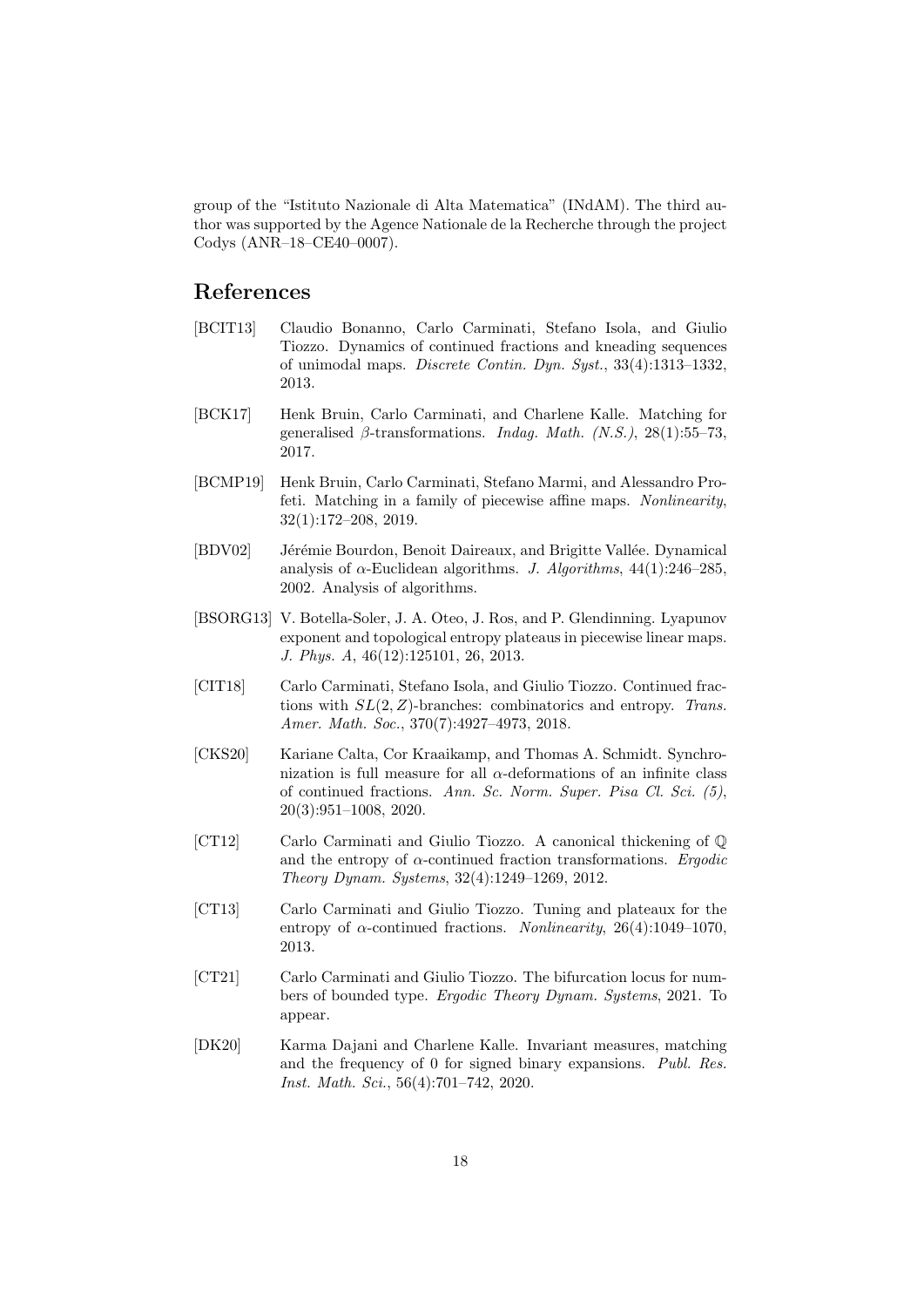- <span id="page-18-8"></span>[DKS09] Karma Dajani, Cor Kraaikamp, and Wolfgang Steiner. Metrical theory for  $\alpha$ -Rosen fractions. J. Eur. Math. Soc. (JEMS), 11(6):1259–1283, 2009.
- <span id="page-18-9"></span>[Goo41] I. J. Good. The fractional dimensional theory of continued fractions. Proc. Cambridge Philos. Soc., 37:199–228, 1941.
- <span id="page-18-10"></span>[HY14] Hui Hu and Yueli Yu. On Schmidt's game and the set of points with non-dense orbits under a class of expanding maps. J. Math. Anal. Appl., 418(2):906–920, 2014.
- <span id="page-18-5"></span>[KSS12] Cor Kraaikamp, Thomas A. Schmidt, and Wolfgang Steiner. Natural extensions and entropy of  $\alpha$ -continued fractions. Nonlinearity, 25(8):2207–2243, 2012.
- <span id="page-18-2"></span>[KU10a] Svetlana Katok and Ilie Ugarcovici. Structure of attractors for  $(a, b)$ -continued fraction transformations. J. Mod. Dyn., 4(4):637– 691, 2010.
- <span id="page-18-3"></span> $[KU10b]$  Svetlana Katok and Ilie Ugarcovici. Theory of  $(a, b)$ -continued fraction transformations and applications. Electron. Res. Announc. Math. Sci., 17:20–33, 2010.
- <span id="page-18-6"></span>[KU12] Svetlana Katok and Ilie Ugarcovici. Applications of  $(a, b)$ continued fraction transformations. Ergodic Theory Dynam. Systems, 32(2):755–777, 2012.
- <span id="page-18-7"></span>[Lan19] Niels Langeveld. Matching, entropy, holes and expansions. PhD thesis, Leiden University, 2019.
- <span id="page-18-0"></span>[LM08] Laura Luzzi and Stefano Marmi. On the entropy of Japanese continued fractions. Discrete Contin. Dyn. Syst., 20(3):673–711, 2008.
- <span id="page-18-4"></span>[MCM99] Pierre Moussa, Andrea Cassa, and Stefano Marmi. Continued fractions and Brjuno functions. J. Comput. Appl. Math., 105(1- 2):403–415, 1999. Continued fractions and geometric function theory (CONFUN) (Trondheim, 1997).
- <span id="page-18-11"></span>[MU96] Daniel Mauldin and Mariusz Urbanski. Dimensions and measures in infinite iterated function systems. Proceedings London Math. Soc., 73(3):105–154, 1996.
- <span id="page-18-12"></span>[MU99] Daniel Mauldin and Mariusz Urbanski. Conformal iterated function systems with applications to the geometry of continued fractions. Trans. Amer. Math. Soc., 351(12):4995–5025, 1999.
- <span id="page-18-1"></span>[Nak81] Hitoshi Nakada. Metrical theory for a class of continued fraction transformations and their natural extensions. Tokyo J. Math., 4(2):399–426, 1981.
- <span id="page-18-13"></span>[Nak19] Hitoshi Nakada. On the maximum value of entropy of the  $\alpha$ continued fraction maps. Preprint, 2019.